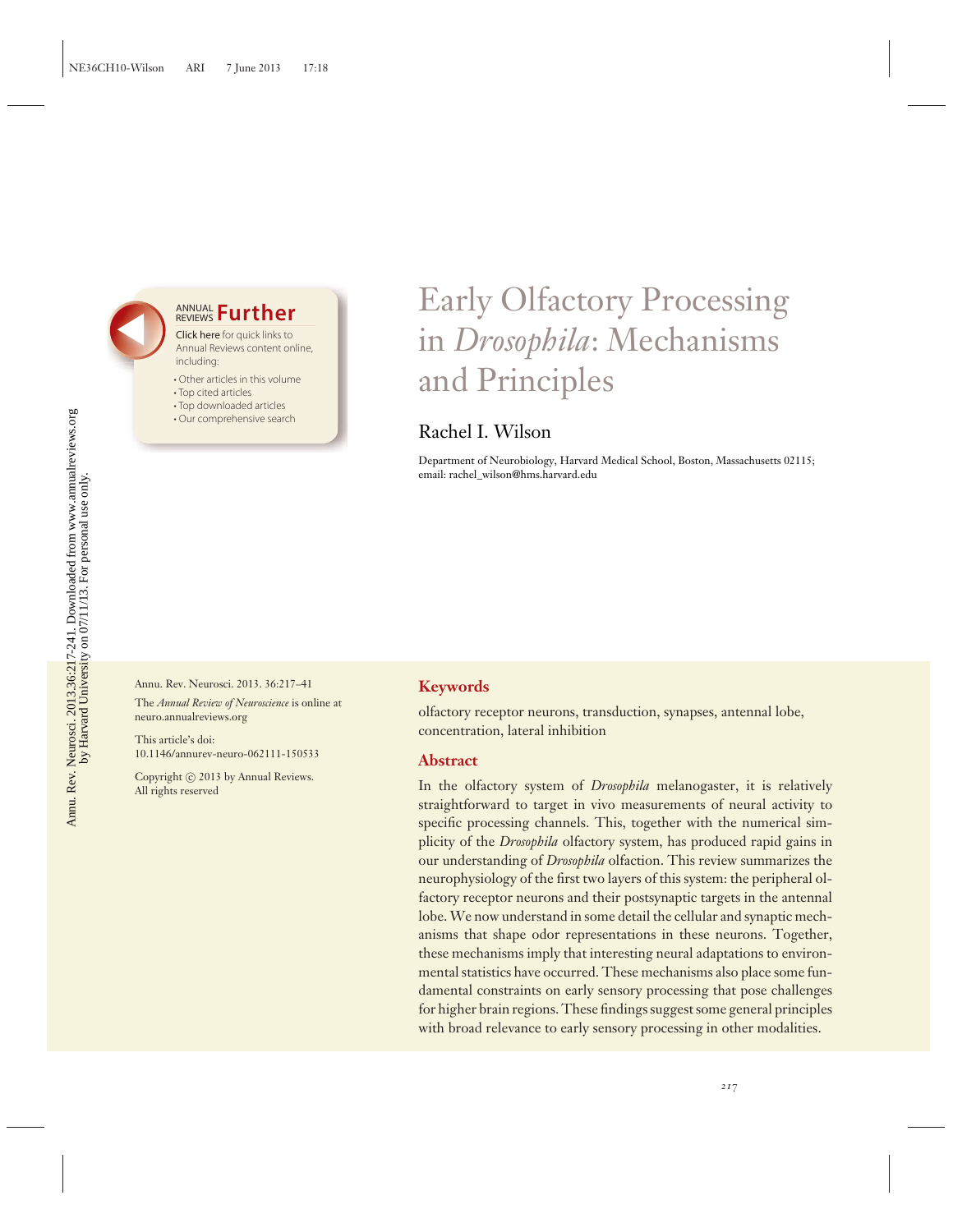| INTRODUCTION                      | 218 |
|-----------------------------------|-----|
| <b>OLFACTORY PROCESSING IN</b>    |     |
| RECEPTOR NEURONS                  | 219 |
| Anatomical Organization           | 219 |
| Phenomenology of Odor             |     |
| Responses                         | 219 |
| Diverse Receptors, Generic Cells  | 220 |
| Receptors for Social Odors        | 220 |
| Spontaneous Transduction and      |     |
| Odor-Evoked Inhibition            | 220 |
| Transduction Speed                | 221 |
| Adaptation in Transduction        | 221 |
| From Transduction to Spiking      | 222 |
| Some Fundamental Principles       | 222 |
| Comparisons with Vertebrates      | 223 |
| Key Open Questions                | 224 |
| <b>OLFACTORY PROCESSING IN</b>    |     |
| THE ANTENNAL LOBE                 | 224 |
| Anatomical Organization           | 224 |
| Phenomenology of Odor Responses   | 225 |
| Convergence                       | 225 |
| <b>Olfactory Receptor Neuron</b>  |     |
| Synapses                          | 226 |
| Projection Neurons                | 227 |
| Targets of Lateral Inhibition     | 228 |
| Selectivity of Lateral Inhibition | 228 |
| <b>Functional Consequences</b>    |     |
| of Lateral Inhibition             | 229 |
| Lateral Excitation                | 230 |
| Long-Term Plasticity              | 231 |
| Some Fundamental Principles       | 231 |
| Comparisons with Vertebrates      | 233 |
| Key Open Questions                | 233 |
| FUTURE DIRECTIONS                 | 235 |
|                                   |     |

## **INTRODUCTION**

This review focuses on the physiology of the first stages of the adult olfactory system in *Drosophila melanogaster*. Recent reviews have surveyed the development of this system (Brochtrup & Hummel 2011) as well as that of homologous structures in the larvae (Stocker 2008). These topics are not covered here. The

study of olfactory processing in *Drosophila* also owes an enormous debt to the study of olfactory processing in other insects—chiefly locusts, moths, and bees (Martin et al. 2011)—but that literature is not reviewed here for space reasons.

This review is divided into two major sections corresponding to the first two layers of the olfactory system. Each section begins with general observations of how odors are represented in one of these layers, followed by a discussion of the underlying mechanisms at play in that layer. Next, I have tried to extract some general principles and to relate them to higher olfactory processing and the challenges faced by the organism. Finally, each section closes with a summary of key open questions.

Why the fly? One can perform certain experiments in *Drosophila* that are not currently possible in any other species. In particular, one can easily monitor neural activity from individual neurons corresponding to a targeted olfactory processing channel. These neurons are "identified" in the strongest sense of the word: Not only do they have known (or knowable) connectivity to other neurons in the circuit, but their connectivity and odor responses are also relatively stereotyped across individuals.

A major reason for studying the *Drosophila* olfactory system is its strong similarity to the vertebrate olfactory system. Beyond this, there are also looser analogies between the anatomy of this structure and that of other structures that perform early sensory processing. In particular, there are appealing parallels between olfactory structures and visual processing circuits. Thus, studies of the *Drosophila* olfactory system should yield insight into fundamental principles of sensory processing that have general relevance across sensory modalities (Cleland 2010, Mu et al. 2012, Singer et al. 2009).

It is currently taken for granted that the *Drosophila* central nervous system (CNS) is a useful preparation for systems neurophysiology; however, this viewpoint is relatively recent. Until the past decade or so, the neurophysiology of the *Drosophila* CNS was a black box. This situation changed with the

**CNS:** central nervous system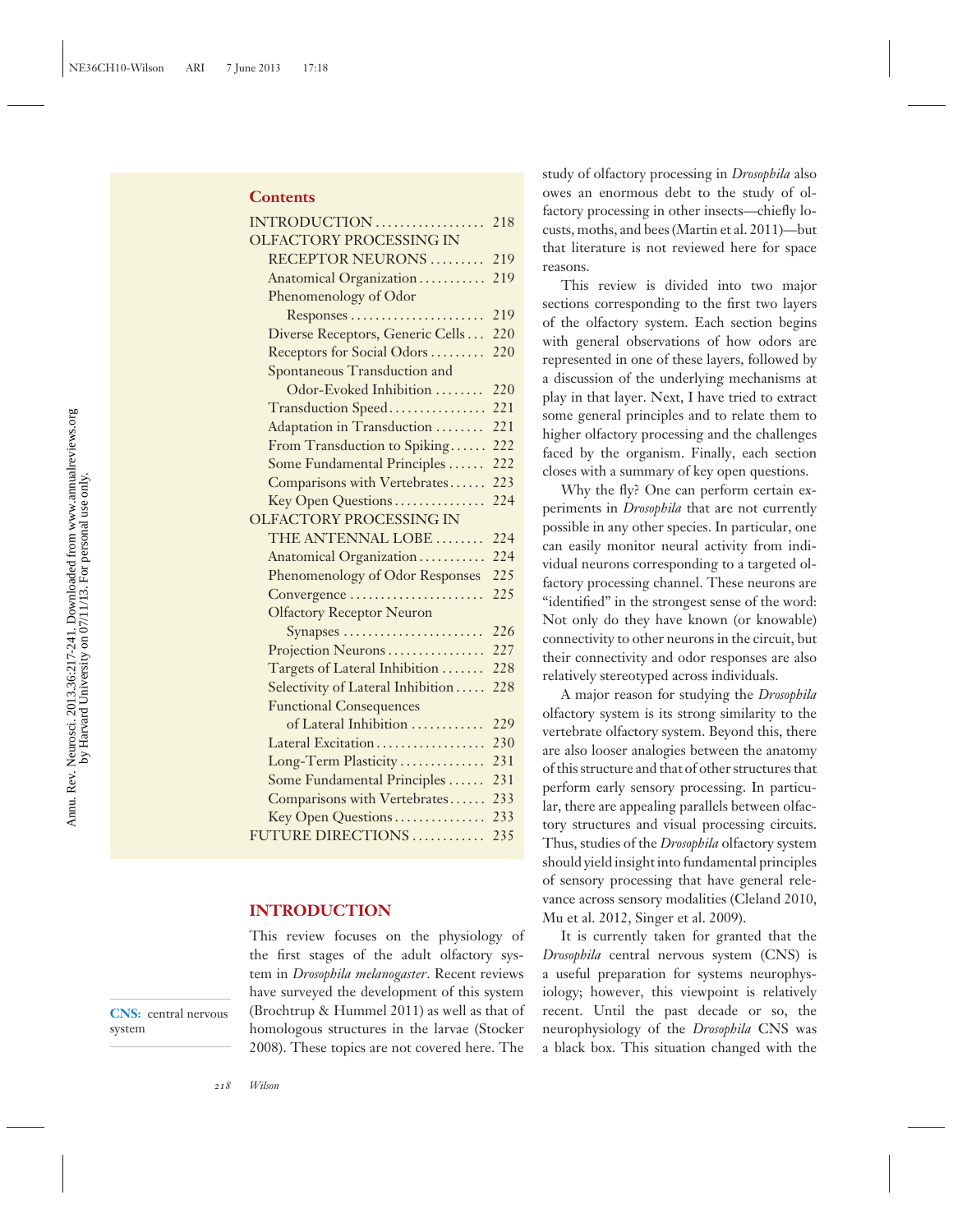widespread application of the visualized "blow and seal" technique for whole-cell patch-clamp recording (Stuart et al. 1993). Starting in the late 1990s, this technique was applied to the intact larval or embryonic *Drosophila* CNS (Baines & Bate 1998, Choi et al. 2004, Rohrbough & Broadie 2002). The development of genetically encoded fluorescent sensors of neural activity, together with the development of modular transgenic systems for expressing these sensors in the fly, was another revolution (Brand & Perrimon 1993, Miesenböck 2004). The first studies to exploit these fluorescent sensors studied the adult brain in semireduced preparations (Ng et al. 2002, Wang et al. 2003). These studies were soon followed by the first field potential recordings (Nitz et al. 2002) and whole-cell patch-clamp recordings (Wilson et al. 2004) from the adult brain in vivo.

## **OLFACTORY PROCESSING IN RECEPTOR NEURONS**

#### **Anatomical Organization**

The fly is unusual in that its olfactory receptor neurons (ORNs) are relatively accessible to in vivo electrophysiological recording. ORNs are housed in the antennae and maxillary palps, which are covered by finger-like protrusions called sensilla. These sensilla contain the dendrites of ORNs, and each sensillum typically houses exactly two ORNs (although some types of sensilla house three or four ORNs). By inserting a tungsten or glass electrode into a sensillum, the spikes of both of its ORNs can be recorded simultaneously, and each spike can typically be attributed unequivocally to one of the two ORNs in that sensillum.

ORNs can be segregated into discrete types on the basis of their odor responses (de Bruyne et al. 1999, 2001; van der Goes van Naters & Carlson 2007; Yao et al. 2005). These types turn out to map rather neatly onto patterns of odorant receptor expression (Benton et al. 2009, Hallem et al. 2004). In total, there are  $~\sim$ 50 ORN types, corresponding roughly to the 50–60 odorant receptors expressed in the adult antennae and maxillary palps (Benton

et al. 2009; Couto et al. 2005; de Bruyne et al. 1999, 2001; Elmore et al. 2003; Fishilevich et al. 2005; van der Goes van Naters & Carlson 2007; Yao et al. 2005).

**ORN:** olfactory receptor neuron

#### **Phenomenology of Odor Responses**

Several studies have systematically surveyed ORN responses using large and chemically diverse sets of stimuli. These studies have characterized odorant receptors either in their native context (de Bruyne et al. 1999, 2001; Silbering et al. 2011; Yao et al. 2005) or in an expression system that captures most of their native properties (Dobritsa et al. 2003, Hallem & Carlson 2006, Hallem et al. 2004). As a result, the chemical selectivities of almost all ORN types have now been described, which is an enormous asset to the field. In addition, several other studies have surveyed ORN responses by systematically varying stimuli in the time domain (A.J. Kim et al. 2011; Nagel & Wilson 2011; Schuckel & French 2008; Schuckel et al. 2008, 2009). As a group, these studies have revealed some general observations about how stimuli are encoded in *Drosophila* ORNs.

- Most individual ORN types respond to multiple ligands, and most individual ligands activate multiple ORN types. The best ligands for a neuron often do not fall into a single chemical class (de Bruyne et al. 1999, 2001; Hallem & Carlson 2006; Silbering et al. 2011; Yao et al. 2005).
- Individual ORN types can be broadly tuned, narrowly tuned, or in between (Hallem & Carlson 2006).
- ORN firing rates rise with increasing ligand concentration; they have a typical dynamic range of approximately two orders of magnitude in odor concentration. Increasing concentration tends to recruit responses in a larger number of ORN types, and ORNs become more broadly tuned at higher concentrations (Hallem & Carlson 2006).
- **ORNs** spike even in the absence of ligands. Some ligands are actually inhibitory, meaning they suppress the cell's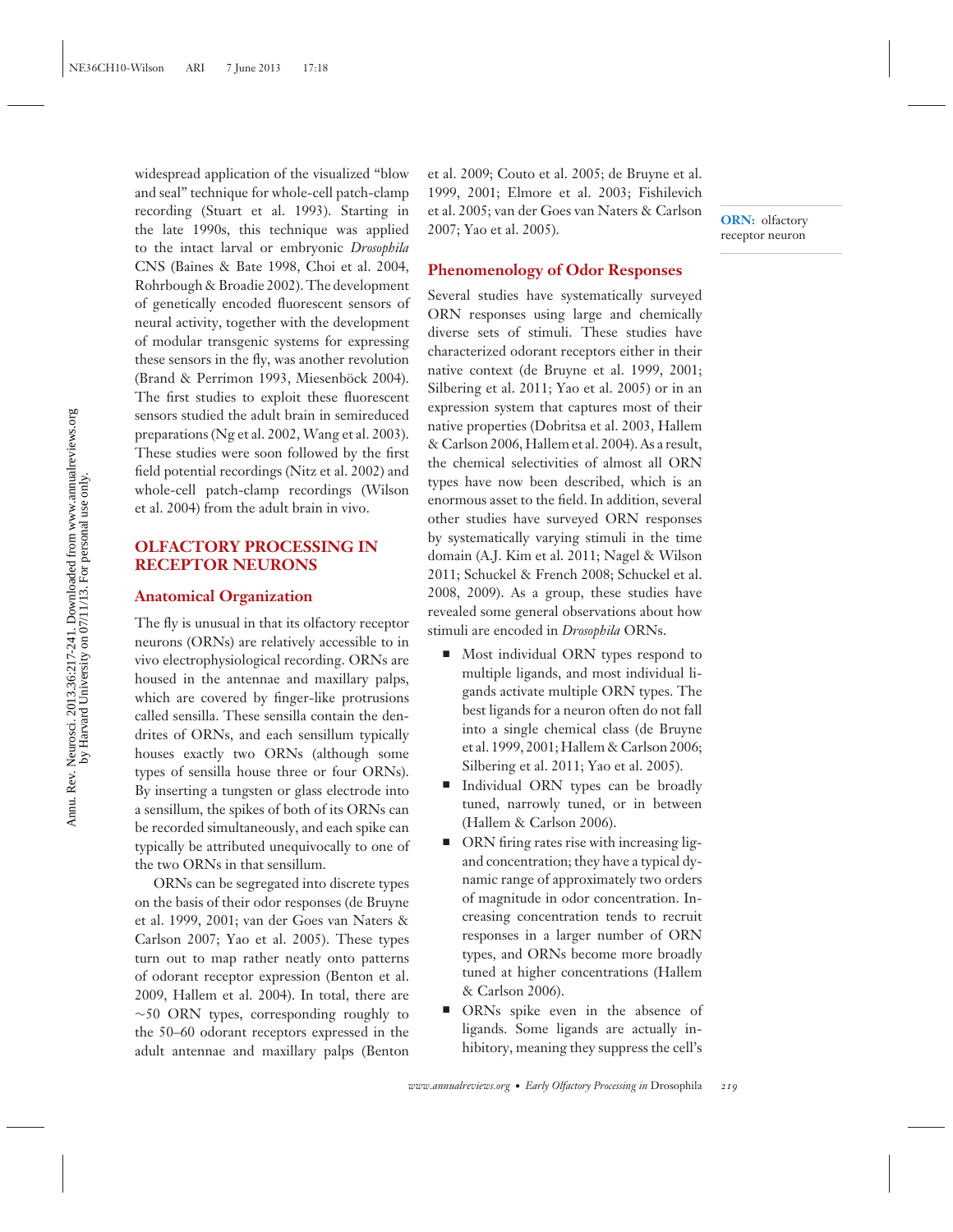spike rate below its spontaneous rate (de Bruyne et al. 1999, 2001; Hallem & Carlson 2006; Nagel & Wilson 2011; Schuckel et al. 2009; Silbering et al. 2011; Yao et al. 2005).

■ ORN responses are dynamic. Spike rates peak rapidly and subsequently relax to a tonic level of activity. After odor offset, spike rates are often suppressed below spontaneous rates. The dynamics of these responses depend on ORN type, ligand, and concentration (A.J. Kim et al. 2011; Nagel & Wilson 2011; Schuckel & French 2008; Schuckel et al. 2008, 2009).

The mechanisms underlying these observations are now understood at the molecular and cellular levels, at least to a large degree. The next several sections summarize these mechanisms and some of their proposed functional consequences.

#### **Diverse Receptors, Generic Cells**

In general, each *Drosophila* ORN expresses a single odorant receptor gene that specifies the odor tuning of that neuron (Vosshall et al. 2000), although a few types of ORNs express multiple receptors (Abuin et al. 2011, Dobritsa et al. 2003, Goldman et al. 2005). Importantly, swapping receptors between ORNs swaps their odor responses (Hallem et al. 2004). Receptor swap also recapitulates the dynamics of odor responses. Thus, all of the diversity in ORN odor responses is likely due to diversity in ORN odorant receptor expression. In other words, the different ORN types are functionally generic, except that they express different receptors. The only exception to this rule is that some ORNs also have specialized accessory protein machinery needed to traffic the transduction complex to the correct subcellular location (Abuin et al. 2011, Larsson et al. 2004).

Given that the diversity among ORNs can be attributed to diversity in odorant receptor expression, we can understand many of the principles of ORN odor coding as arising from the properties of odorant receptor proteins themselves, namely, the molecular pharmacology of these receptors (Hallem et al. 2004, Nagel & Wilson 2011). In general, each receptor binds multiple ligands, and each ligand binds multiple receptors. Some receptors evidently have high affinity for many ligands, whereas others have high affinity for only a few ligands. At high ligand concentrations, a receptor can be activated by both low- and highaffinity ligands. A receptor is less selective at high concentrations versus low concentrations because high ligand concentrations tend to saturate the receptor.

#### **Receptors for Social Odors**

Some of the most selective ORNs respond to social odors. For example, two types of ORNs respond to *cis*-vaccenyl acetate, which is produced exclusively by males (Clyne et al. 1997, Ha & Smith 2006, van der Goes van Naters & Carlson 2007, Xu et al. 2005). Other ORN types respond to other male scents or to scents produced by female virgins (van der Goes van Naters & Carlson 2007). These ORNs have not yet been characterized in detail, in part because most of the chemical constituents of social odors have not yet been identified. Notably, ORN types that respond to social odors are generally inhibited by most other odors, which is unusual. Social odors are interesting to neurobiologists because these odors trigger robust behaviors. Some of the central neurons postsynaptic to these ORNs have unusual properties or patterns of connectivity, suggesting specialization for social odor processing (Chou et al. 2010, Datta et al. 2008, Jefferis et al. 2007, Ruta et al. 2010, Schlief & Wilson 2007). Identifying the chemical constituents of social odors will be an important step in understanding the specialization of central circuits and the roles of social odors and their cognate ORNs in various social behaviors.

## **Spontaneous Transduction and Odor-Evoked Inhibition**

All ORNs fire spontaneously, and each ORN type has a characteristic spontaneous firing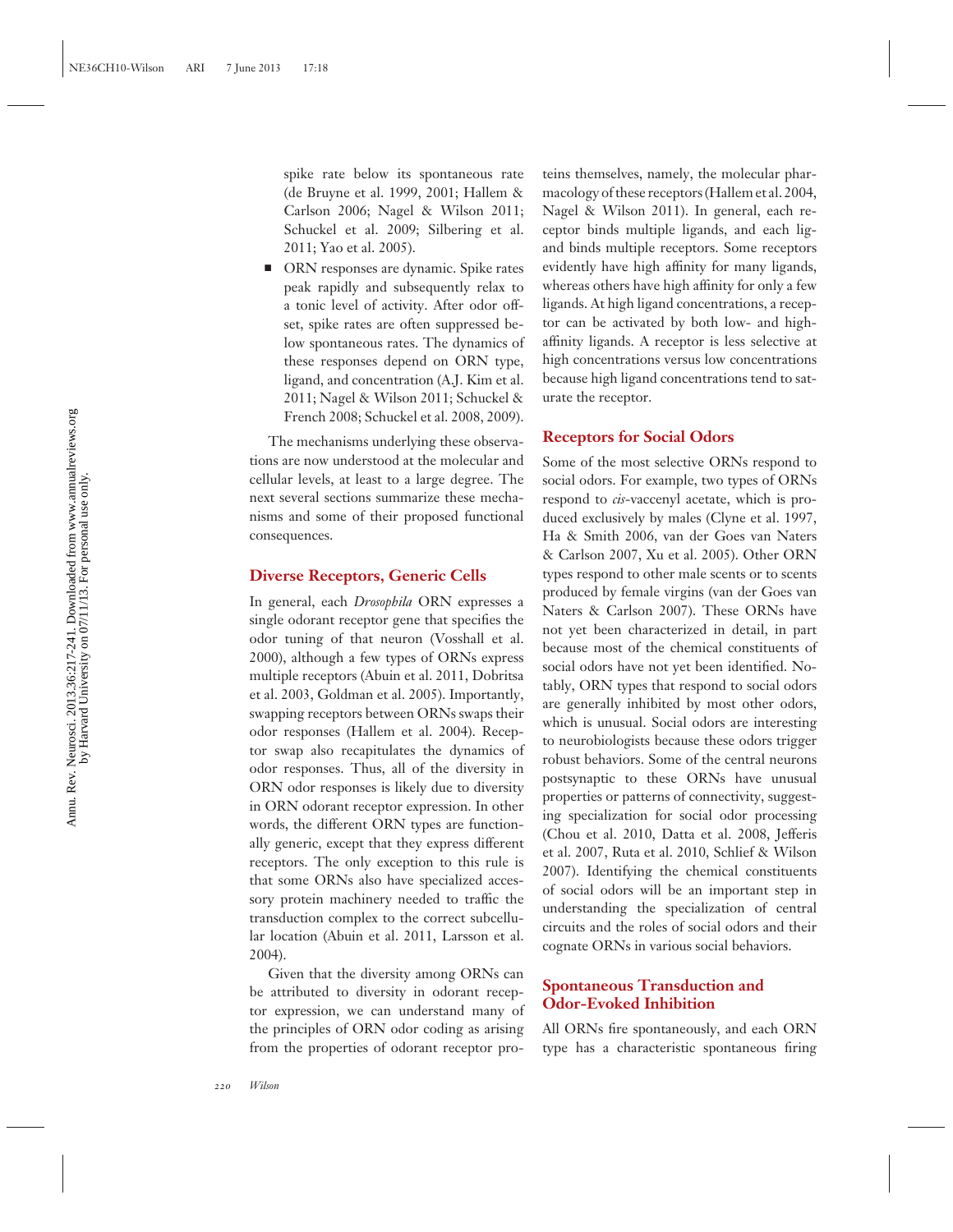rate (de Bruyne et al. 1999, 2001; van der Goes van Naters & Carlson 2007; Yao et al. 2005). Mutating the odorant receptor that an ORN normally expresses diminishes its spontaneous firing rate (Dobritsa et al. 2003, Olsen et al. 2007), implying that spontaneous firing reflects the receptor's tendency to reside in the active state even in the absence of ligand. Different odorant receptors likely have different equilibria between their active and inactive states, which would explain why swapping receptors between ORNs can swap their spontaneous firing rates (Hallem et al. 2004).

In some cases, an odor can inhibit spontaneous spiking. Most odors inhibit at least one ORN type while exciting other types (Hallem & Carlson 2006), meaning no odors are inhibitory per se. If an odorant receptor mediates inhibition in response to a particular ligand in its native ORN, it will also generate an inhibitory response to the same ligand in a different ORN whose native receptor has been removed (Hallem et al. 2004). This result argues that inhibitory responses simply reflect inverse agonism; that is, the ligand stabilizes the inactive state more than it stabilizes the active state and thereby suppresses activation below spontaneous levels (Hallem et al. 2004, Nagel & Wilson 2011). Inhibitory responses can also suppress responses to simultaneously applied excitatory odors (Turner & Ray 2009).

Spontaneous activity in ORNs is puzzling from a functional standpoint because it simply adds noise to the system. Why hasn't the fly evolved odorant receptors that are inactive when unbound? Spontaneous transduction might be useful because it depolarizes the cell's resting potential to near its spike threshold. Alternatively, it might just be difficult to evolve a receptor protein with the requisite specificity and kinetics that is never activated in the absence of a ligand.

#### **Transduction Speed**

Current evidence suggests that odorant receptors in *Drosophila* are ligand-gated ion channels, not metabotropic receptors (as they are in vertebrates). This is clear for the so-called IR family of odorant receptors, which bears structural homology to ionotropic glutamate receptors in vertebrates (Abuin et al. 2011, Benton et al. 2009), but the issue is less clear for the OR family of odorant receptors, for which most evidence favors an ionotropic mechanism (Benton et al. 2006, Sato et al. 2008, Smart et al. 2008; but see Wicher et al. 2008, Yao & Carlson 2010).

Although ionotropic transduction should be faster than metabotropic transduction, transduction in *Drosophila* is still slower than the dynamics of the odor stimuli themselves, in part because of the time required for odors to diffuse from the surface of the olfactory organ to the receptor sites. The concentration of an odor near its source can fluctuate steeply at high rates, with substantial power at frequencies >10 Hz (Dekker & Carde 2011, Nagel & Wilson 2011, Schuckel & French 2008). Transduction is slower than the fastest odor fluctuations, so responses to odor plume fluctuations are severely attenuated at frequencies greater than 1–10 Hz, and the cutoff frequency depends on the odor-receptor combination (Nagel & Wilson 2011). The onset and decay rates of transduction depend on both the odor and the receptor, implying that different ligand-receptor combinations produce different rise and decay times for receptor activation.

#### **Adaptation in Transduction**

In response to a prolonged and steady odor stimulus, ORN responses peak rapidly, then decay. A prolonged stimulus also reduces responses to subsequent stimuli (de Bruyne et al. 1999). What mechanisms produce adaptation? If an ORN is engineered to simultaneously express two different receptors that are activated independently by different ligands, these receptors can cross-adapt each other. Also, an inhibitory odor response can actually potentiate a subsequent excitatory response, suggesting that spontaneous transduction produces a basal level of adaptation and that the excitatory response has been de-adapted following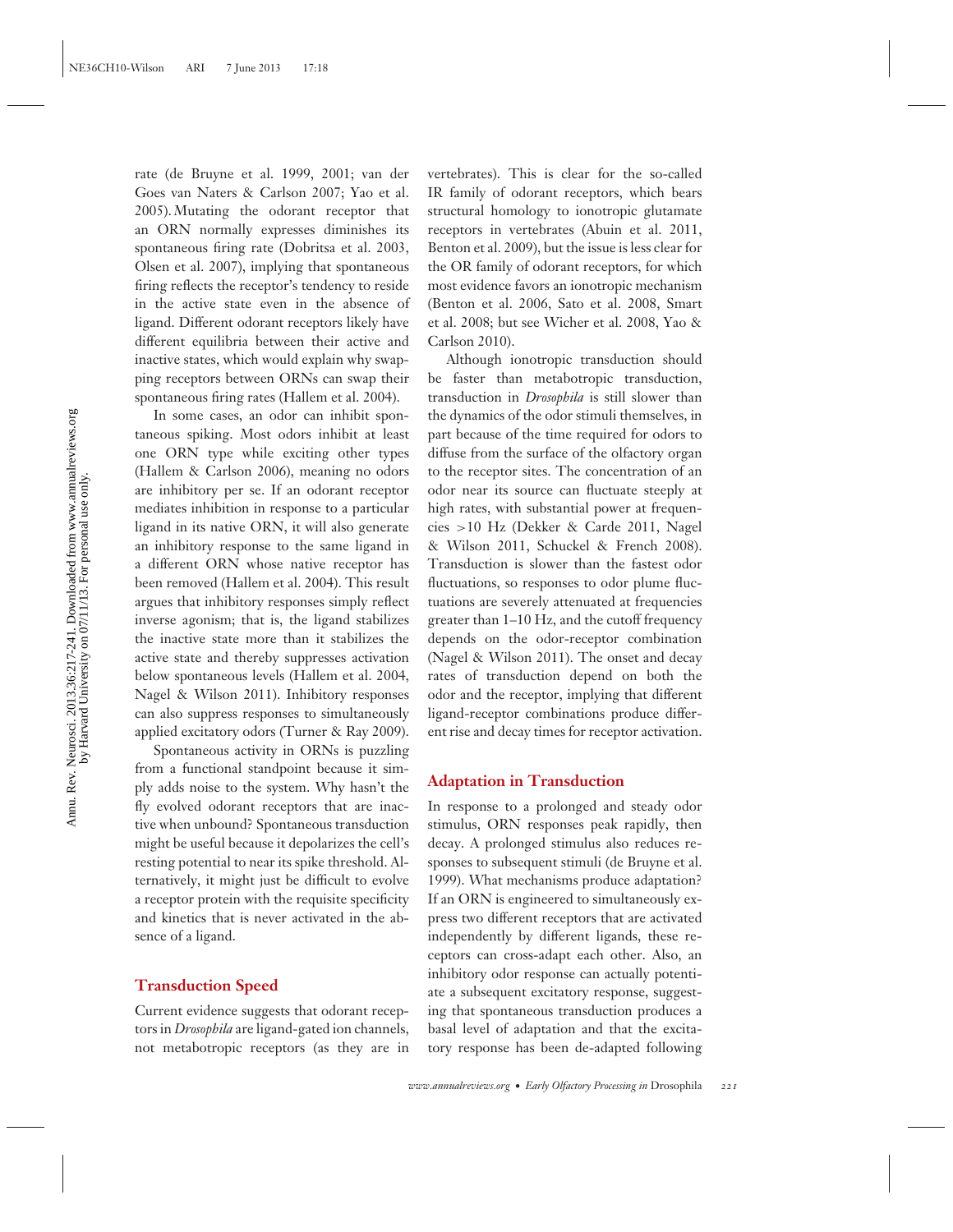inhibition of spontaneous transduction (Nagel & Wilson 2011). Together, these results argue that adaptation is mediated by a diffusible factor that accumulates in the cell as a result of transduction. This diffusible factor might be calcium, as odorant receptor activation increases the cytoplasmic calcium concentration (Sato et al. 2008). Consistent with a role for cytoplasmic calcium, adaptation is reduced by mutations in either  $IP_3$  receptors or the TRP channel (Deshpande et al. 2000, Stortkuhl et al. 1999). Adaptation slows transduction onset rates, suggesting that it involves a decrease in ligand binding affinity and/or a decrease in the efficacy of receptor activation (Nagel & Wilson 2011). In functional terms, adaptation in sensory systems is thought to be useful because it allows neurons to use their dynamic range efficiently: neurons decrease their sensitivity when stimuli are strong and increase it when stimuli are weak (Wark et al. 2007).

After odor offset, ORN firing rates are often inhibited below spontaneous rates (de Bruyne et al. 1999, 2001). Both offset inhibition and adaptation increase with odor pulse duration (Nagel & Wilson 2011), suggesting that both processes reflect a common mechanism. Adaptation and offset inhibition may be due to a decrease in the efficacy of receptor activation. Assuming that there is some basal level of receptor activation in the absence of odor, a process that inhibits receptor activation will suppress spontaneous activity. Both adaptation and offset inhibition depend on the identity of the receptor and the identity of the odor (Hallem et al. 2004, Nagel & Wilson 2011). This makes sense because changing the ligandreceptor combination would change the rate constants governing transitions between the active and inactive states of the receptor.

## **From Transduction to Spiking**

In some circumstances, isolated receptor potentials and spikes can be recorded simultaneously from the same ORNs (Nagel & Wilson 2011). These experiments demonstrate that spike rate in ORNs is not simply related to the magnitude of transduction. Rather, it is related to both the magnitude and rate of change of transduction. Spike rates peak when transduction is increasing rapidly, and they can be suppressed below baseline when transduction begins to rapidly decay. As a result, ORN spike rates encode both odor concentration and its rate of change (A.J. Kim et al. 2011). Consistent with theoretical models of spiking behavior, ORN spiking behavior can be altered by manipulating sodium channel expression levels in these neurons (Nagel & Wilson 2011).

Because the spike rate of an ORN depends on the rate of change in transduction, the dynamics of spiking tend to be more complex than the dynamics of transduction (Nagel & Wilson 2011). Nevertheless, the relationship between transduction and spiking is similar across ORN types. This similarity helps explain why swapping odorant receptors is sufficient to swap all of the dynamics of an ORN's response to a ligand: Because the relationship between spiking and transduction is similar, receptor swap recapitulates not only the simpler dynamics of transduction but also the more complex dynamics of spiking.

#### **Some Fundamental Principles**

The previous sections have detailed the mechanisms underlying ORN odor responses. What do these mechanisms mean for downstream neurons? The following list of fundamental principles of odor coding in *Drosophila* ORNs places special emphasis on how peripheral mechanisms shape the format of information flowing to higher brain regions. These themes are revisited in the second half of this review, which follows olfactory information into the brain.

**ORNs are noisy.** On average, a *Drosophila* ORN fires 8 spikes/s in the absence of an odor (de Bruyne et al. 1999, 2001). Because each antenna contains 1,200 ORNs (Stocker et al. 1990), the brain is continuously barraged by  $\sim$ 20,000 ORN spikes/s, even when no odor is present. Moreover, ORN odor responses are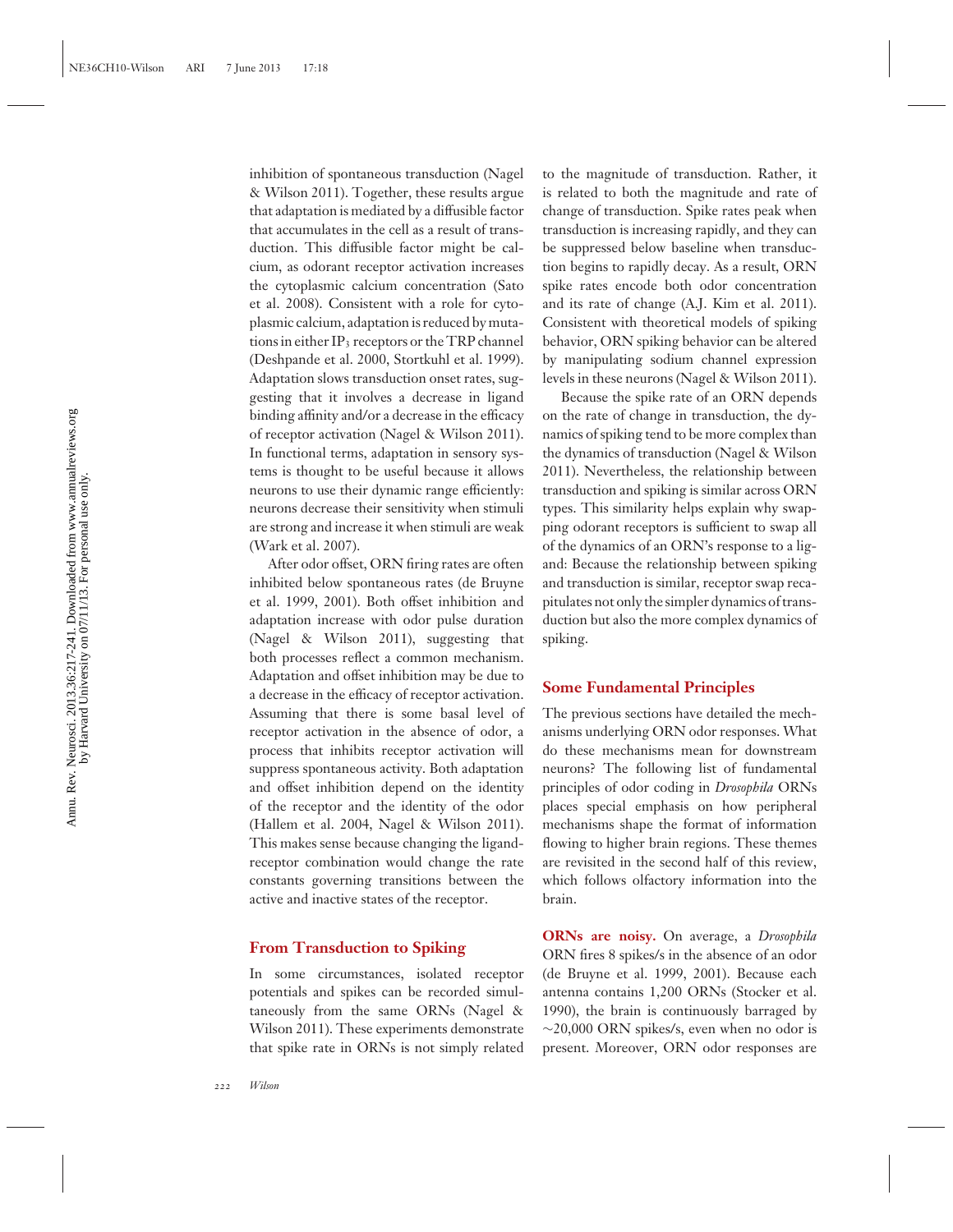also noisy, so ORN noise likely places a fundamental limit on the ability of downstream neurons to detect dilute or transient odor stimuli.

**ORNs fire most strongly at odor onset.** At the onset of a rapid increase in odor concentration, transduction rises more slowly than odor concentration. As a result, ORN responses are delayed and responses to transient stimuli are attenuated. This should limit downstream neurons' abilities to detect odor rapidly and to detect transient odor filaments. However, because the spike rates of ORNs depend on the rate of change in transduction, not the absolute transduction level, spike rates peak before transduction does. This increases the speed with which rapid odor fluctuations are encoded. As discussed below, a similar process of speeding also occurs downstream.

**Most odors are encoded by the combined activity of several ORN types with overlapping receptive fields.** Multiple ORN types are generally coactivated by a single stimulus, which has important implications for downstream odor processing. As we shall see, the signals sent by different ORN types can influence each other at the very first stage of olfactory processing in the brain. The recruitment of multiple ORN types is also important because each type is sensitive to concentration over a restricted concentration range. Thus, the organism's ability to resolve concentration differences over a wide range likely depends on the recruitment of multiple receptors with different affinities for the same ligand (Kreher et al. 2008).

**ORNs conjointly encode physical features of the stimulus that must be extracted independently.** Every ORN odor response depends on (*a*) odor identity, (*b*) odor concentration, and (*c*) the rate of change in odor concentration. In the natural world, all three of these features are constantly changing. Nevertheless, behavioral experiments indicate that odor identity and concentration are encoded independently in the *Drosophila* brain. Flies can be conditioned to avoid an odor irrespective of its concentration and to discriminate between different concentrations of the same odor (Borst 1983, Dudai 1977, Masek & Heisenberg 2008, Yarali et al. 2009). The problem of encoding odor identity and concentration independently creates a challenge for downstream neurons.

**ORNs have correlated odor selectivity.** A stimulus that evokes a high firing rate in a given ORN type also tends to evoke a high firing rate in many other ORN types. Conversely, a stimulus that elicits unusually weak activity in a given ORN type also tends to evoke weak or little activity in most other ORNs. In other words, there is substantial redundancy in ORN odor representations (Haddad et al. 2010, Luo et al. 2010, Olsen et al. 2010). This too has important implications for downstream odor processing.

## **Comparisons with Vertebrates**

There are many similarities between *Drosophila* and vertebrate ORNs. In vertebrates, most odors are encoded by the combined activity of several ORN types, and increasing the concentration of an odor recruits more ORNs (Reisert & Restrepo 2009). Vertebrate receptors can be narrowly tuned, broadly tuned, or anything in between (Saito et al. 2009). Vertebrate ORNs are noisy and spontaneously active, partly owing to spontaneous transduction in odorant receptors (Reisert 2010). Vertebrate ORNs also preferentially signal the onset of odor responses, owing to adaptation in transduction and spike generation (Reisert & Matthews 2000). As in *Drosophila*, adaptation in vertebrate transduction reflects, at least in part, an apparent reduction in receptor affinity, such that adapted responses resemble responses to a lower ligand concentration (Liu et al. 1994). Finally, vertebrate ORNs resemble *Drosophila* ORNs in that both have correlated odor selectivity (Haddad et al. 2010).

An important difference between vertebrate and *Drosophila* ORNs is the speed of transduction. In vertebrates, the response to a brief pulse of odor (25 ms) requires 400 ms to peak and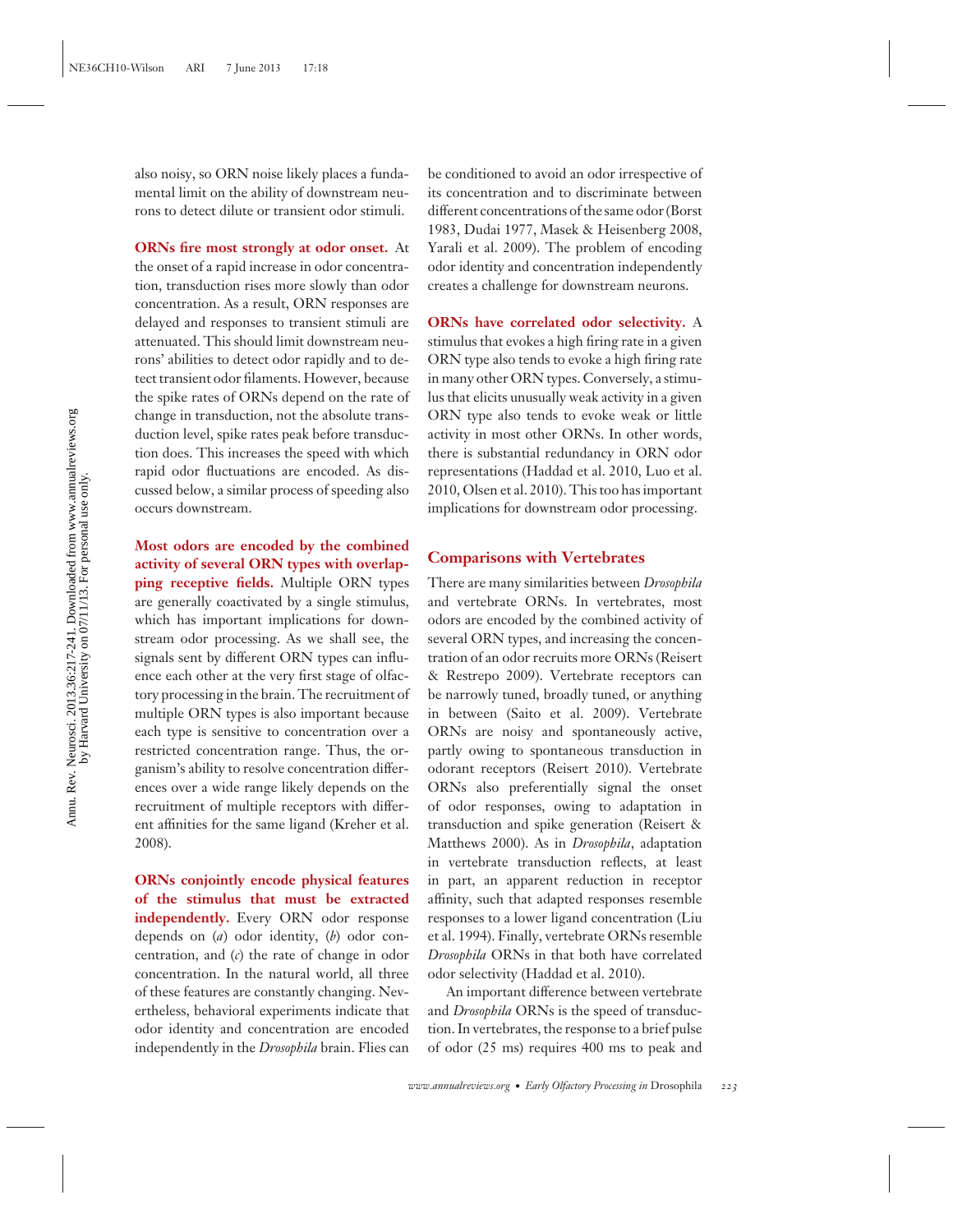#### **Glomerulus:** a

neuropil compartment where ORN axons form synapses with PN and LN dendrites

1,000 ms to terminate (Bhandawat et al. 2005). By comparison, *Drosophila* ORN responses can peak in 30 ms and terminate in 200 ms (Nagel & Wilson 2011, Schuckel et al. 2009). Speed may be more important for insects because they experience rapidly fluctuating, wind-borne odor filaments, and they can potentially use the information contained in these fluctuations to locate an odor source (Murlis et al. 1992, Silbering & Benton 2010). By contrast, speed is probably less important for vertebrates; terrestrial vertebrates draw air into their noses before it encounters ORNs, a process that likely disperses odor filaments and smoothes fluctuations in concentration (Schoenfeld & Cleland 2005).

Another difference is that vertebrate ORNs are reportedly sensitive to air speed (Mozell et al. 1991, Scott et al. 2006, Sobel & Tank 1993). Terrestrial vertebrates actively control air flow through their noses and thereby use air speed to modulate olfactory transduction



#### **Figure 1**

Anatomy of the *Drosophila* olfactory system. Olfactory receptor neuron (ORN) cell bodies and dendrites (*brown*) reside in peripheral olfactory organs. All of the ORNs that express a given odorant receptor converge onto the same glomerulus in the antennal lobe, schematized here as a single ORN per glomerulus. Each projection neuron (PN) (*blue*) sends a dendrite into a single glomerulus ( *purple*), where it receives monosynaptic input from ORNs. Although each glomerulus contains the dendrites of several PNs, only one PN for each glomerulus is shown here. Glomeruli are laterally interconnected by a network of local neurons (LNs) ( *gray*), which interact with PNs, ORNs, and other LNs. Many individual LNs innervate most or all glomeruli, but some are more selective.

( Johnson et al. 2003, Schoenfeld & Cleland 2005). *Drosophila* have comparatively little control over air flow across their olfactory organs, so it may be advantageous that *Drosophila* ORNs are insensitive to air speed (Zhou & Wilson 2012).

## **Key Open Questions**

Although olfactory processing in ORNs is arguably better understood in *Drosophila* than in any other species, several important questions remain unanswered:

- Are odorant receptors in the OR fam**ily really ligand-gated ion channels?** If so, the structure of these receptors must be unusual, as they are predicted to have seven transmembrane domains (Vosshall et al. 1999). Neither the structure nor the function of these receptors has received much attention from structural biologists or biophysicists.
- **Might ORs also be metabotropic?** It has been suggested that ORs might be both ion channels and G protein–coupled receptors, although the latter pathway might be a minor one. This would reconcile some recent findings (Wicher et al. 2008, Yao & Carlson 2010).
- **What are the mechanisms of transduction adaptation?** Progress on this question depends on a better understanding of transduction mechanisms.
- - **What molecules do** *Drosophila* **use for olfactory social communication?** Also, what receptors and ORN types mediate responses to each of these ligands?

# **OLFACTORY PROCESSING IN THE ANTENNAL LOBE**

## **Anatomical Organization**

The antennal lobe is the first brain region of the fly olfactory system. Thus, it is analogous to the vertebrate olfactory bulb, and like the bulb, it is organized into discrete neuropil compartments, called glomeruli (**Figure 1**). All of the ORNs that express a given odorant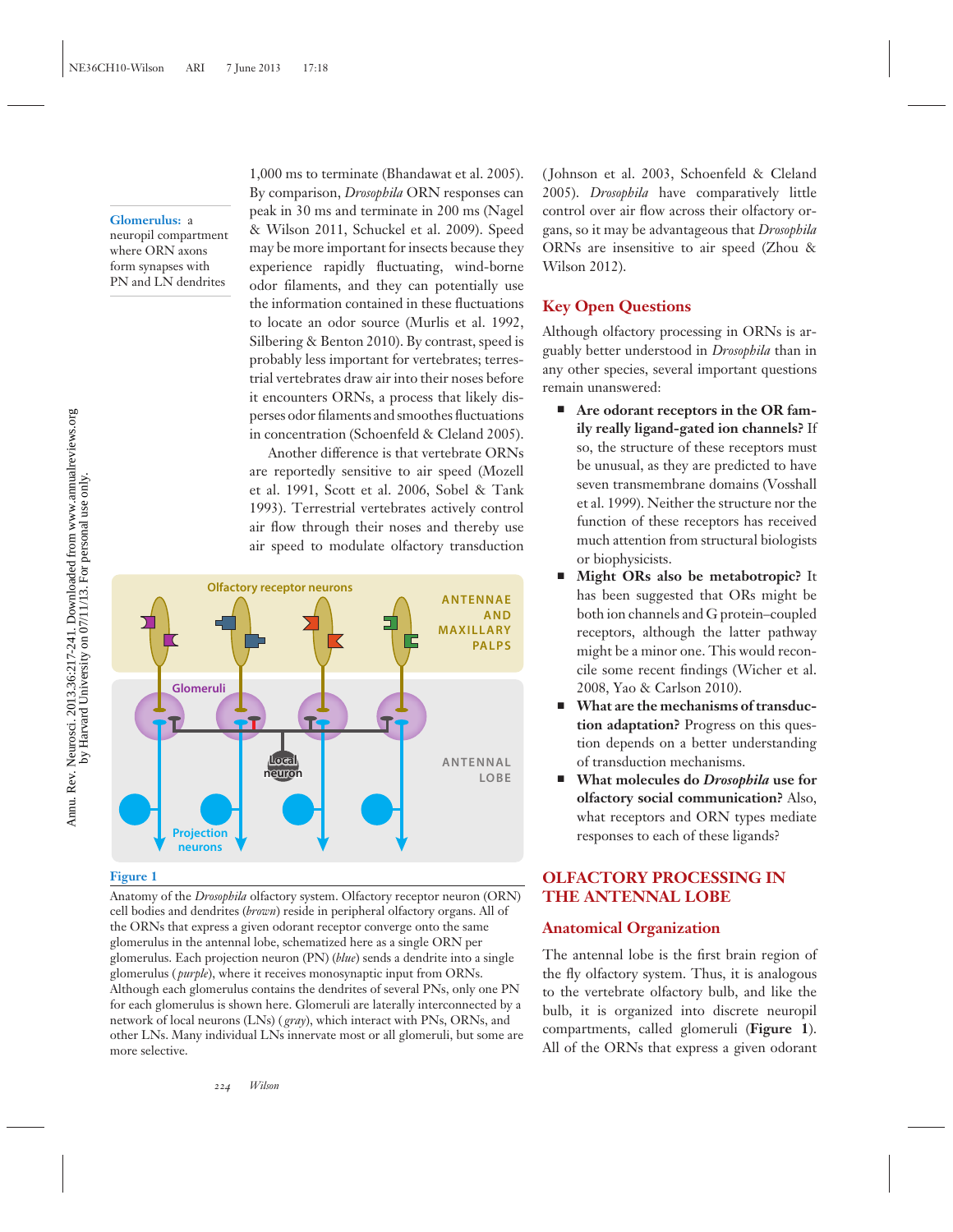receptor converge onto the same glomerulus (Vosshall et al. 2000). There they make excitatory synapses with second-order neurons called projection neurons (PNs). Like mitral cells in the vertebrate olfactory bulb, each antennal lobe PN is postsynaptic to a single glomerulus (Stocker et al. 1990). Each glomerulus contains the dendrites of several PNs, termed sister PNs; these sister PNs have highly correlated patterns of activity (Kazama & Wilson 2009).

Glomeruli are interconnected by a network of local neurons (LNs). LNs lack axons and release the inhibitory neurotransmitter γ-aminobutyric acid (GABA) from their dendrites instead. PNs also release neurotransmitters from their dendrites (Ng et al. 2002, Wilson et al. 2004). Thus, each glomerulus is potentially the site of reciprocal interactions between these three cell types.

# **Phenomenology of Odor Responses**

Most odorant receptors and ORN types have now been matched with their cognate glomeruli in the brain (Couto et al. 2005, Fishilevich & Vosshall 2005, Silbering et al. 2011). Several studies have made systematic comparisons between odor coding in ORNs and their cognate PNs. These studies demonstrate a coarse resemblance between the odor responses of ORNs and their postsynaptic PNs (Bhandawat et al. 2007, Ng et al. 2002, Schlief & Wilson 2007, Silbering et al. 2008, Wang et al. 2003, Wilson et al. 2004). Specifically, ligands that are unusually effective in stimulating an ORN (particularly at low concentrations) also tend to be unusually effective in stimulating postsynaptic PNs. This result is consistent with the idea that ORNs provide the major source of excitation to PNs.

That said, PN odor representations are not identical to ORN odor representations. Specifically, PN and ORN odor responses differ as follows:

- PN responses show less variability in trial-to-trial spike count than do the responses of their presynaptic ORNs to the same stimulus (Bhandawat et al. 2007).

- - PN responses generally peak earlier than ORN responses and decay more quickly (Bhandawat et al. 2007, Wilson et al. 2004). This means that PNs respond most vigorously to odor onset.
- In general, PNs are more broadly tuned to odors (i.e., less selective) than their presynaptic ORNs (**Figure 2**) (Bhandawat et al. 2007, Olsen & Wilson 2008, Wilson et al. 2004).
- When only one ORN type is active, and when those ORNs are firing at a low rate, their postsynaptic PNs are disproportionately sensitive to small changes in ORN input. However, when those same ORNs are firing at a high rate, their PNs are less sensitive to small changes in presynaptic input (**Figure 2**). That is, the relationship between ORN and PN activity exhibits a compressive nonlinearity (Olsen et al. 2010).
- The odor responses of a PN can be suppressed by recruiting additional activity in other glomeruli. For example, when mixed with a second odor, an odor that elicits no response in a given PN when presented alone can inhibit that PN's response to the second odor (Olsen et al. 2010, Silbering & Galizia 2007), implying the existence of inhibitory interactions between glomerular processing channels.

The following section summarizes the mechanisms underlying these transformations and the reasons they might be useful to the organism.

# **Convergence**

Why are PN odor responses so sensitive to weak inputs, and why are they so reliable? Part of the answer lies in the convergence of ORNs onto PNs. Each odorant receptor is expressed in multiple ORNs, ranging from ∼10 to ∼100 ORNs per antenna or palp, depending on the receptor (de Bruyne et al. 2001, Shanbhag et al. 1999). Most individual ORNs project bilaterally (Stocker et al. 1990), and each PN receives input from all of the ORN axons that enter its

**LN:** antennal lobe local neuron

**GABA:** γ-aminobutyric acid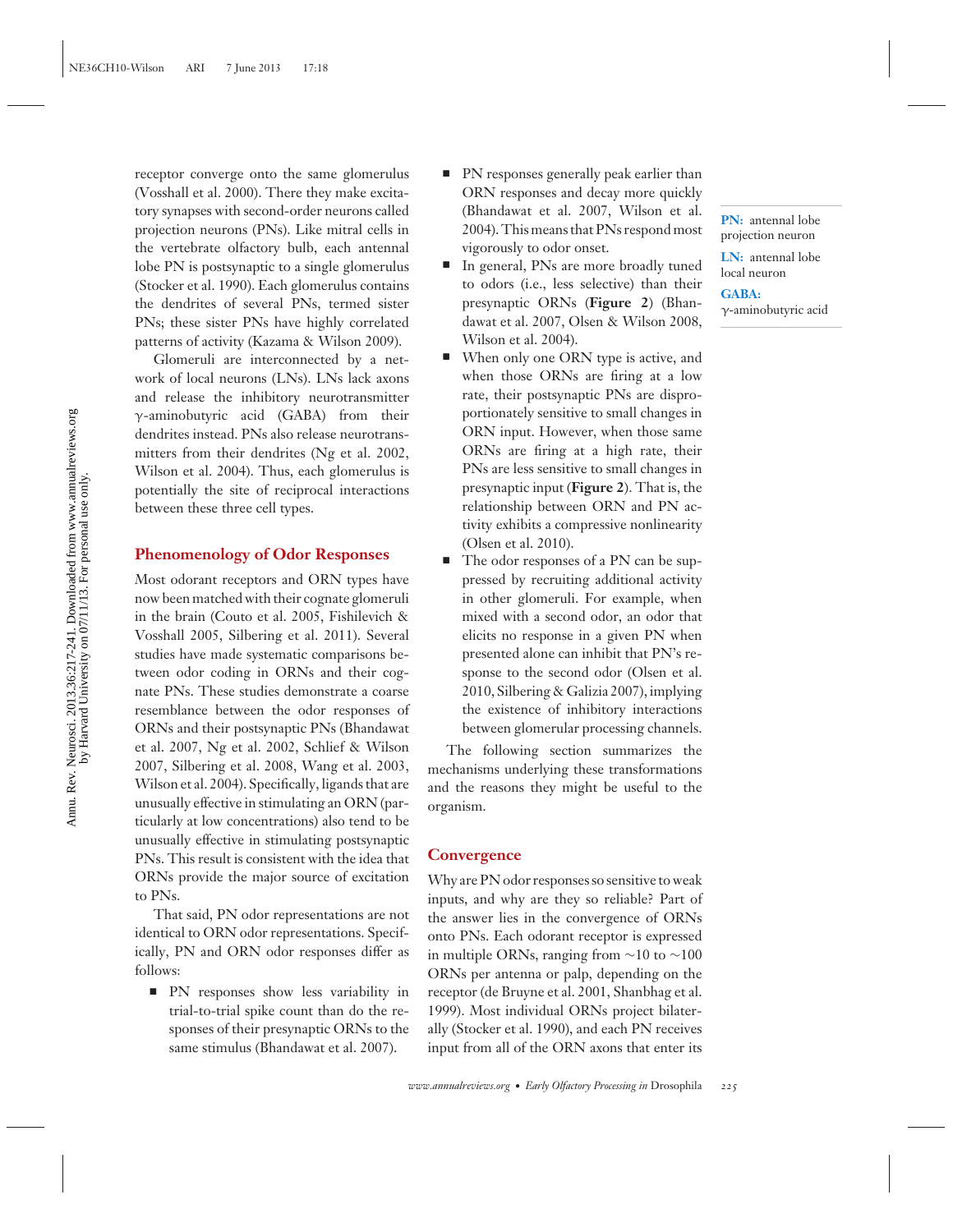**Unitary synaptic event:** a synaptic event produced by a spike in a single axon synapsing onto the postsynaptic cell; this axon may form multiple vesicular release sites onto the postsynaptic neuron

cognate glomerulus (Kazama & Wilson 2009). Thus, each PN receives convergent bilateral input from all of the ORNs that express a given odorant receptor.

The high convergence of ORNs onto PNs helps account for PN sensitivity to weak levels of presynaptic ORN input. It also helps account for why PN responses show less trial-to-trial variability than the responses of their presynaptic ORNs to the same stimulus. Recall that sister ORNs spike independently (Kazama & Wilson 2009), so pooling many ORN inputs should allow for reduced trial-to-trial variability in PN odor responses (Abbott 2008).

#### **Olfactory Receptor Neuron Synapses**

The properties of ORN-to-PN synapses also promote reliability. Each ORN spike produces a large, excitatory, unitary synaptic event in a PN (5–7 mV in amplitude; Kazama & Wilson



2008). Each ORN axon forms several dozen synaptic sites onto each postsynaptic PN, and each release site has a high vesicular release probability. Thus, each ORN spike releases several dozen vesicles onto the PN, thereby producing a highly reliable synapse. The strength of these synapses also helps explain why PNs are very sensitive to weak levels of ORN input. ORN-to-PN synapses are cholinergic and are blocked by a nicotinic acetylcholine receptor antagonist (Kazama & Wilson 2008).

Why are PN responses more transient than ORN responses? This is partly explained by the properties of ORN-to-PN synapses. A high vesicular release probability means that synaptic vesicles should be easily depleted from this synapse. Consistent with this, ORN-to-PN synapses exhibit strong short-term depression (Kazama & Wilson 2008). Short-term synaptic depression should make PN responses more transient, meaning that PNs should respond most strongly at the onset of an odor pulse.

Why does the relationship between PN and ORN exhibit a compressive nonlinearity? Thus, it must reflect either a process at ORN-to-PN synapses or a process intrinsic to PNs. Short-term depression at ORN-to-PN synapses likely explains most of this phenomenon. Short-term synaptic depression suppresses steady-state postsynaptic responses to high presynaptic firing rates. This flattens the peak of a neuron's tuning curve (Abbott et al. 1997), and so this phenomenon can also account for why PNs are more broadly tuned than their presynaptic ORNs. Short-term synaptic depression is not the only mechanism that broadens PN tuning; lateral excitation also contributes (see below). However, contrary to early conjectures (Borst 2007, Wilson et al. 2004), lateral excitation is not strictly necessary to explain the basic phenomenon of broad PN tuning.

Interestingly, most individual ORNs arborize bilaterally (Stocker et al. 1990), which should make it difficult for the fly to lateralize odor stimuli. Nevertheless, odor lateralization behavior can be robust and rapid (Borst & Heisenberg 1982, Duistermars et al. 2009,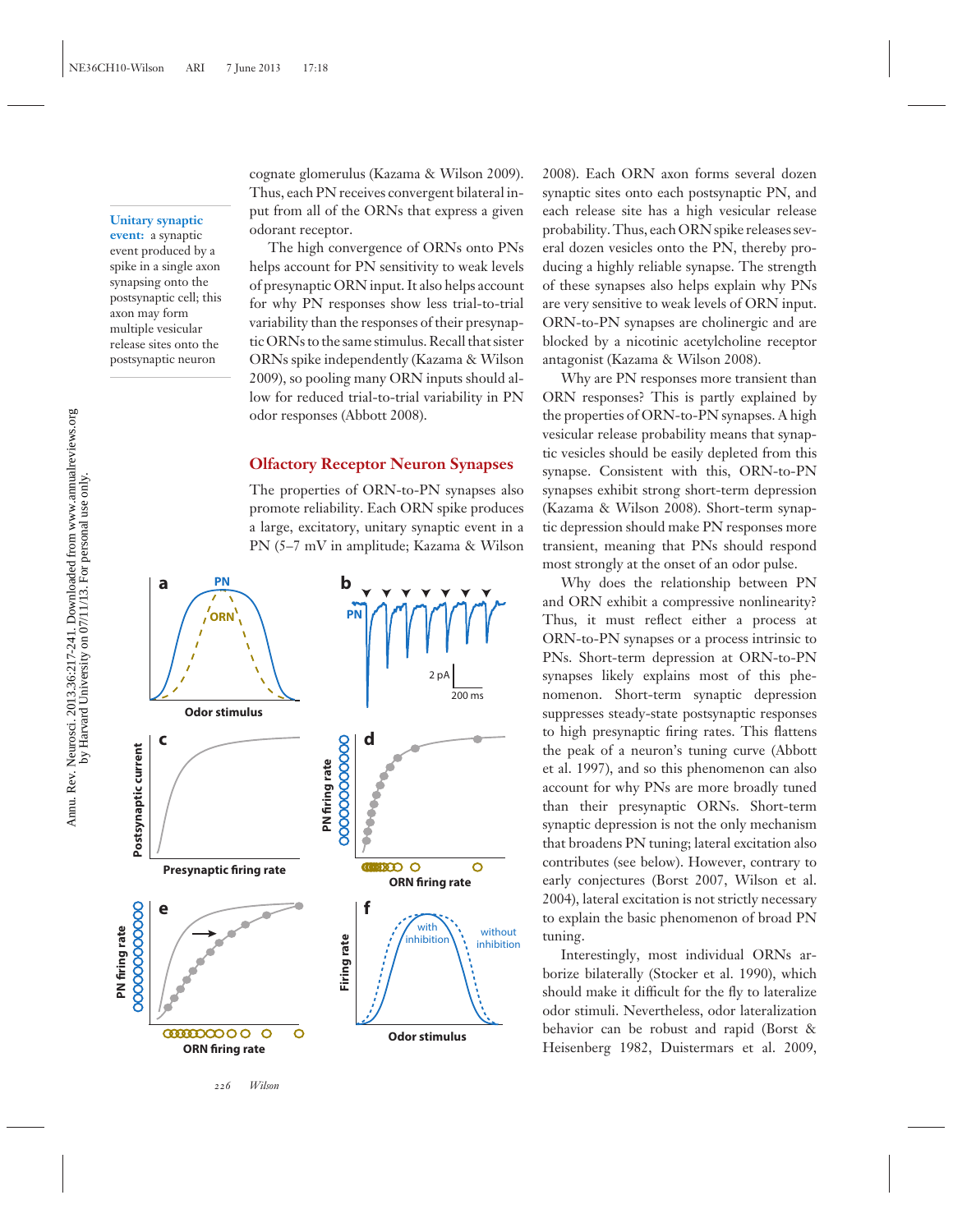Gaudry et al. 2013). This is explained by a small asymmetry in ORN neurotransmitter release properties: The ORN releases ∼40% more neurotransmitter per spike from its ipsilateral axon branch than from its contralateral axon branch. As a result, when an odor stimulus is lateralized, the PNs that are ipsilateral to the stimulus spike at slightly higher rates and with a slightly shorter latency than do those that are contralateral to the stimulus (Gaudry et al. 2013).

## **Projection Neurons**

Almost all PNs send a dendritic arbor into a single glomerulus ( Jefferis et al. 2001, Stocker et al. 1990), meaning that they receive direct input from a single ORN type. Analysis of a passive compartmental model suggests that approximately three synchronous unitary ORN synaptic inputs should be required to drive a PN from its resting potential to its spike initiation threshold (Gouwens & Wilson 2009). PNs express a variety of voltage-dependent conductances (Gu et al. 2009), but the contribution(s) of these conductances to PN odor responses has not been investigated. PNs spike spontaneously in the absence of odors; this behavior is mainly due to spiking input from ORNs that produces large spontaneous fluctuations in the membrane potential of the postsynaptic PN (Gouwens & Wilson 2009, Kazama & Wilson 2009).

Almost all PNs are cholinergic (Yasuyama & Salvaterra 1999). They release acetylcholine from their axonal arbors in higher brain regions and also from their dendrites in the antennal lobe (Kazama & Wilson 2008, Ng et al. 2002, Wilson et al. 2004, Yaksi & Wilson 2010). Within the antennal lobe, PNs excite other PNs in the same glomerulus; they also excite LNs.

Most individual glomeruli contain several sister PNs (Stocker 1994, Tanaka et al. 2004). Sister PNs carry highly correlated signals i.e., they have very similar trial-averaged odor responses, particularly when sister PNs are recorded in the same fly. This finding argues

that brain-to-brain variability is much larger than stochastic variability in cellular or circuit properties. In addition, sister PNs display correlated noise; i.e., trial-to-trial odor response fluctuations are similar in sister PNs, and they show correlated spiking in the absence of odors. Both correlated signals and correlated noise are consequences of the fact that sister PNs receive input from precisely the same set of ORNs (Kazama & Wilson 2009).

#### **Figure 2**

The nonlinear relationship between olfactory receptor neuron (ORN) and projection neuron (PN) firing rates. (*a*) Schematic tuning curves (i.e., plots of firing rate versus stimulus number) for an ORN (*dashed brown curve*) and a PN (*solid blue curve*). Stimuli are arbitrarily ordered so that the strongest responses are in the center of the plot because this ordering makes it easier to visually assess tuning breadth. In this example, the ORN tuning curve is shown as Gaussian, although this may not be typical. The PN tuning curve was created by transforming the ORN tuning curve using a hyperbolic ratio function (like that in panel *d* ). Tuning curves are normalized to the same peak. (*b*) A recording from a PN showing synaptic currents elicited by electrical stimulation of a train of spikes in ORN axons (*arrowheads*). The synaptic currents are depressed during the train. Modified from Kazama & Wilson (2008). (*c*) Schematic illustration of how total postsynaptic current increases sublinearly as presynaptic firing rates increase, owing to synaptic depression (as in panel *b*). Modified from Kazama & Wilson (2008). (*d* ) Schematic showing the typical relationship between the odor-evoked firing rates of ORNs and PNs in the same glomerulus. Each black symbol represents a different odor stimulus; odor stimuli might be different concentrations of the same chemical or different chemicals. The relationship between ORN and PN firing rates is monotonic (as shown in this schematic) in a situation in which only one ORN type is activated by the odor. The relationship is strongly sublinear, probably due to the sublinear relationship between presynaptic spiking and postsynaptic current. Projecting these points into the x- and y-axes (*brown* and *blue symbols*, respectively) makes it clear that most of the ORN responses cluster near the bottom of the cell's dynamic range; this behavior is typical of ORNs. By contrast, PN responses are more uniformly distributed throughout the cell's dynamic range. Modified from Bhandawat et al. (2007), Olsen et al. (2010). (*e*) Lateral inhibition (*black arrow*) inhibits neurotransmitter release from ORNs and thereby increases the level of ORN input required to drive the PNs to saturation. The magnitude of lateral inhibition is correlated with total ORN activity, as is the activity of each ORN type; thus, a glomerulus tends to receive strong lateral inhibition when its ORN inputs are also strong. The distribution of ORN firing rates in this schematic has been shifted to the right to represent this idea, and this shift means that a shallower curve is needed to make the PN odor responses uniformly distributed within its dynamic range (compare *brown symbols* to those in panel *d* ). In this schematic, the magnitude of lateral inhibition is the same for all the odor stimuli; however, in a situation where different stimuli elicit different levels of lateral inhibition, the relationship between ORN and PN activity would not be monotonic. (*f*) Lateral inhibition makes PNs more narrowly tuned than they otherwise would be, although it does not necessarily make PNs more narrowly tuned than ORNs.

←−−−−−−−−−−−−−−−−−−−−−−−−−−−−−−−−−−−−−−−−−−−−−−−−−−−−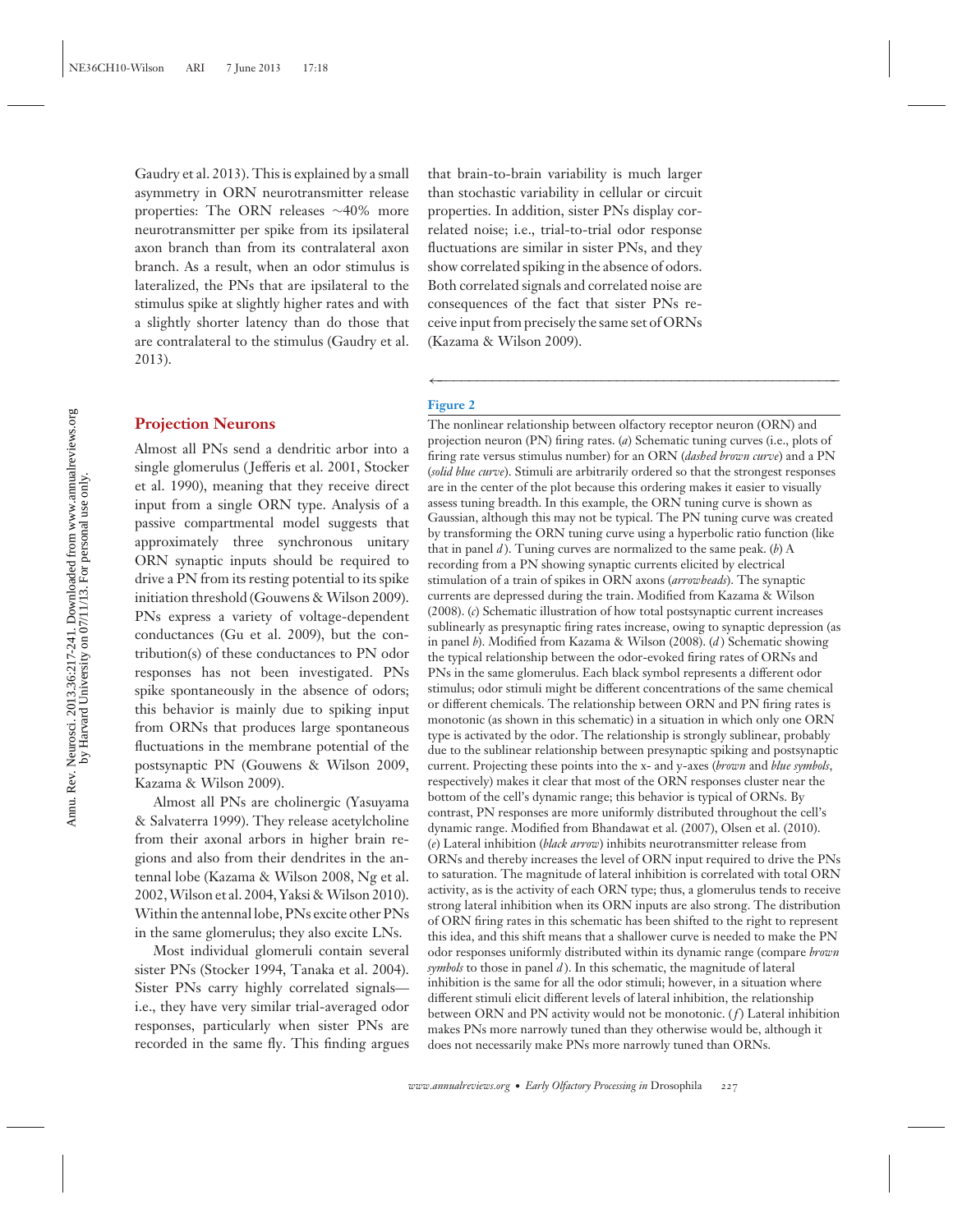### **Targets of Lateral Inhibition**

#### **Lateral inhibition:**

inhibitory interactions between principal neurons (ORNs or PNs) in different glomeruli; this term does not necessarily imply any particular spatial organization for interglomerular interactions

The net effect of lateral input to a PN is generally inhibitory. This is clear from the fact that a PN's odor responses are typically disinhibited by silencing input to other glomeruli (Asahina et al. 2009, Olsen & Wilson 2008). Conversely, adding new odors to an odor mixture typically produces either sublinear summation or frank suppression (Olsen et al. 2010, Silbering & Galizia 2007). A PN can even be inhibited by a stimulus that actually excites its ORNs (Olsen & Wilson 2008). These sorts of mixture effects can be blocked by a combination of GABAA and GABAB receptor antagonists (Olsen et al. 2010, Silbering & Galizia 2007). Together, these results demonstrate the existence of odor-evoked lateral inhibition.

The site of lateral inhibition is predominantly presynaptic, at the ORN axon terminal. This locus of inhibition is implied by the finding that robust lateral inhibition requires active neurotransmitter release from ORN axons. When ORNs are silent, most lateral inhibition disappears (Olsen & Wilson 2008). Moreover, ORN axon terminals show immunoreactivity for GABA receptors (Root et al. 2008), and iontophoretic GABA inhibits ORN-to-PN synaptic transmission at a presynaptic locus (Olsen & Wilson 2008, Root et al. 2008). Similarly, activating LNs with odor stimuli also inhibits ORN-to-PN synaptic currents at a presynaptic locus (Olsen & Wilson 2008).

Although ORNs are perhaps the most functionally important targets of inhibition, PNs also receive synaptic inhibition. Iontophoretic GABA hyperpolarizes PNs via GABAA and GABAB receptors (Wilson & Laurent 2005). In paired recordings from GABAergic LNs and PNs, injecting depolarizing current into the LN produces a train of spikes in the LN and weak hyperpolarization of the PN (Yaksi & Wilson 2010). Interestingly, clear unitary synaptic connections are never observed in these paired recordings. Rather, a train of spikes in the LN is always required to see any measurable PN response in single trials, and the PN response grows slowly throughout the train. This suggests these connections might represent volume transmission rather than true synapses.

LNs themselves are also likely targets of inhibition. LNs are hyperpolarized by iontophoretic GABA (Wilson & Laurent 2005), and paired recordings from LN-LN pairs reveal inhibitory connections (Huang et al. 2010, Yaksi & Wilson 2010). Like LN-to-PN connections, these connections seem to be weak and slow.

## **Selectivity of Lateral Inhibition**

In general, the overall level of inhibition in the antennal lobe rises with increasing stimulus intensity (Olsen et al. 2010, Silbering & Galizia 2007, Silbering et al. 2008). But how does the spatial pattern of inhibition depend on the odor? One study addressed this question by measuring GABA release in different glomeruli using a fluorescent sensor of vesicular release that was expressed specifically in LNs (Ng et al. 2002). That study found that the stimulus dictated the identity of the glomerulus with the largest fractional fluorescence change. For example, banana odor produced a substantial increase in fluorescence in glomerulus VA3 but hardly any change in glomerulus D; conversely, apple odor produced a fluorescence increase in glomerulus D but very little change in fluorescence in VA3. These results imply that the spatial pattern of GABA release depends on the stimulus, thereby suggesting a model where specific subsets of glomeruli are linked by inhibitory subnetworks and ORN input to a glomerulus recruits LN input to a specific subset of other glomeruli (**Figure 3**).

An alternative approach is to compare ORN and PN responses to many stimuli and to ask what determines a PN's sensitivity to its ORN inputs. Using this approach, one study found that a PN's sensitivity to its ORN inputs could be predicted on the basis of total ORN activity alone; that is, the identity of the active ORNs did not matter. Indeed, PN odor responses could be predicted with high accuracy on the basis of only two factors: the firing rate of the PN's cognate ORNs and the total firing rate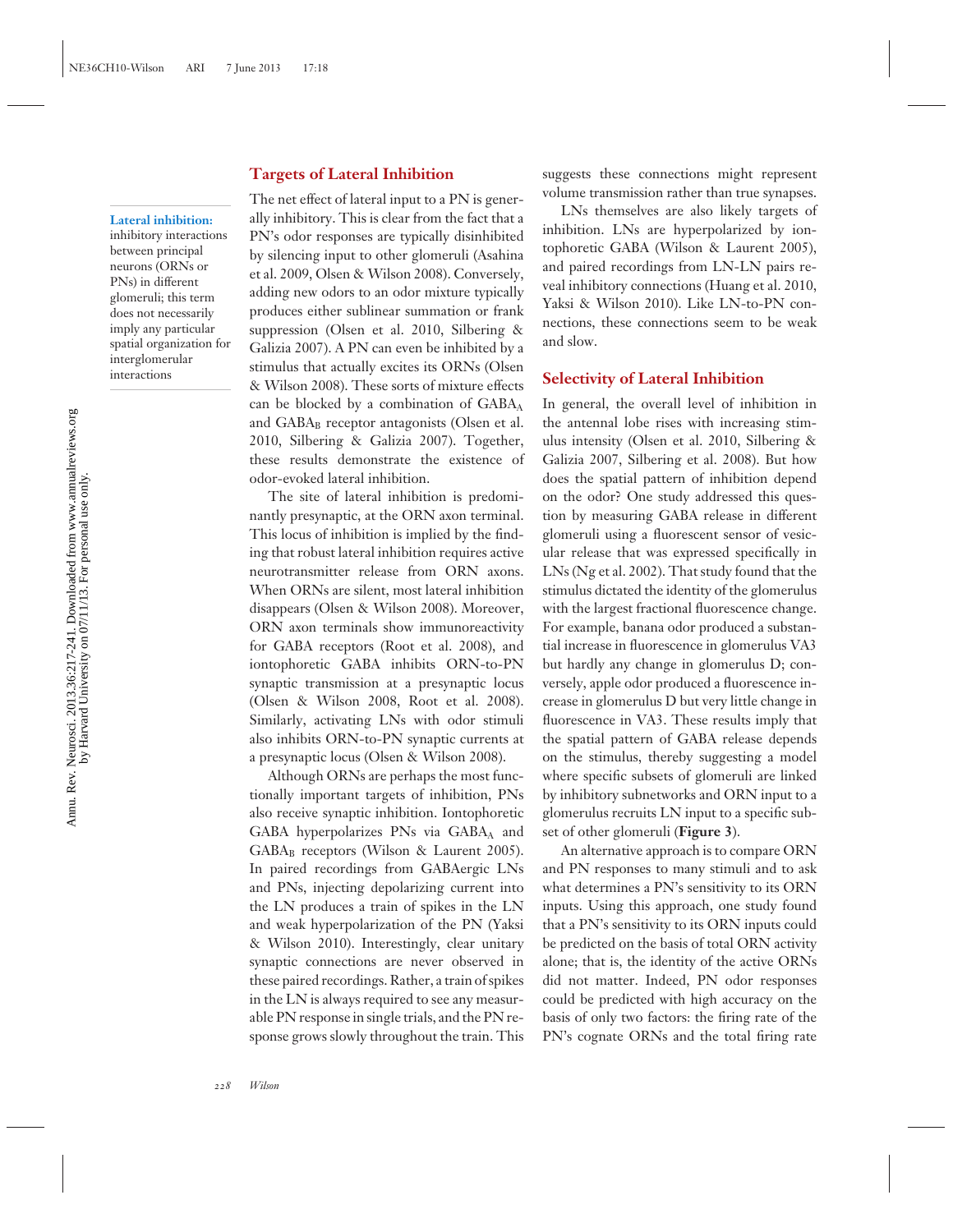

#### **Figure 3**

Possible components of specificity in lateral inhibition. (*a*) All glomeruli may be mutually interconnected, as implied by the finding that many lateral neurons (LNs) innervate most or all glomeruli. Alternatively, some glomeruli might be interconnected in specific subnetworks. These subnetworks might be created by LNs with sparse innervation patterns or by electrical compartmentalization within the arbors of broadly innervating LNs. (*b*) Glomeruli may have varied sensitivity to LN activity, possibly reflecting heterogeneous levels of GABA receptor expression or heterogeneous release properties of LN arbors. Alternatively, all glomeruli might have similar levels of sensitivity to LN activity. Note that spatial inhomogeneity would create glomerulus-specific levels of inhibition, but these spatial patterns may or may not be odor specific.

of the entire ORN population (Olsen et al. 2010). This finding suggests a model whereby inhibition is global, meaning all glomeruli inhibit each other (**Figure 3**). However, this approach is indirect, and it is impossible to exclude the idea of spatially specific inhibition using this method.

LN anatomy is consistent with either global or specific inhibition. Some LNs innervate a relatively small subset of glomeruli and could therefore permit specific interactions between glomeruli. However, most individual LNs innervate most or all glomeruli (Chou et al. 2010, Das et al. 2008, Lai et al. 2008, Okada et al. 2009, Seki et al. 2010, Shang et al. 2007, Stocker et al. 1990, Wilson & Laurent 2005). Overall, highly specific LNs represent a small fraction of all LNs. Based on the largest data set available,

the individual LNs that innervate fewer than half of all glomeruli represent only 11% of all LNs (Chou et al. 2010). Most LNs are broadly tuned to odors; such tuning is consistent with broad connectivity (Chou et al. 2010, Wilson & Laurent 2005).

Notably, odor invariance in the spatial pattern of inhibition does not necessarily imply that all glomeruli receive the same level of inhibition. In principle, at least, the pattern of inhibition may be not only odor invariant but also spatially inhomogeneous (**Figure 3**). Indeed, there is evidence that the spatial pattern of inhibition may vary across glomeruli (whether or not this pattern is odor invariant). For example, a comparison of mixture suppression in two glomeruli showed that one glomerulus was systematically more sensitive to suppression than the other, although both were suppressed by the same component of the odor mix, and the suppressive component was known to act laterally (Olsen et al. 2010). The mechanistic basis for this observation is not clear. Some glomeruli are avoided by a subpopulation of LNs; this avoidance could produce unusually low levels of GABA release in those glomeruli (Chou et al. 2010, Okada et al. 2009, Seki et al. 2010). In addition, some glomeruli also have relatively low levels of GABA receptor expression (Root et al. 2008).

In summary, this important topic appears to remain an active area of debate. There are two distinct issues at hand: (*a*) whether inhibition is odor-selective and (*b*) whether sensitivity to inhibition is heterogeneous across glomeruli. Future progress on both issues will likely depend on using improved optical sensors, more selective odor stimuli, and more direct methods of measuring functional inhibition.

## **Functional Consequences of Lateral Inhibition**

One functional consequence of inhibition is that it makes PNs less sensitive to their ORN inputs. When inhibition is absent, and when ORNs are firing at a low rate, PNs are very sensitive to small changes in ORN firing rates.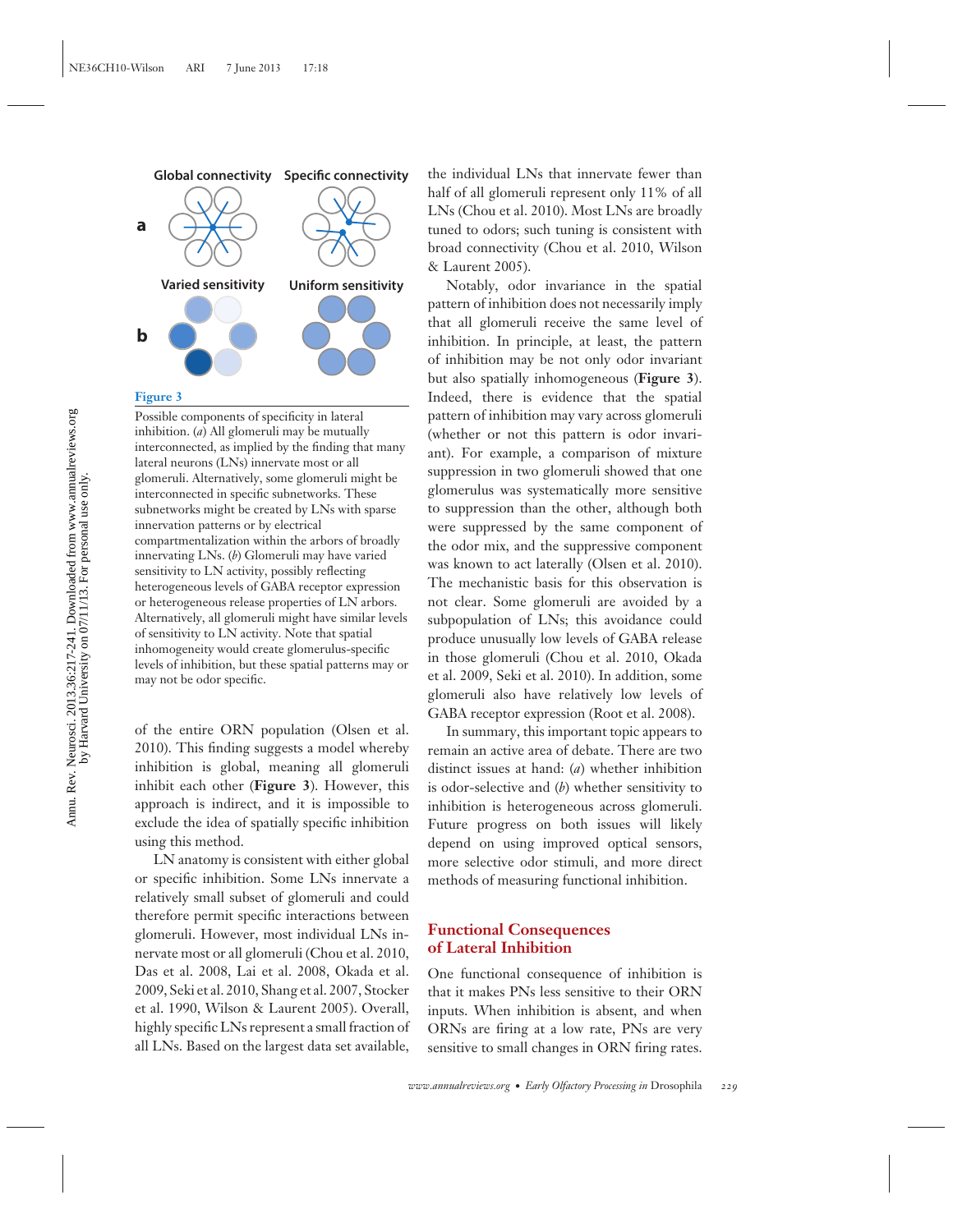**eLN:** excitatory antennal lobe local neuron

In the absence of inhibition, PNs saturate only when their presynaptic ORNs fire at a high rate (**Figure 2**). In the presence of inhibition, however, PNs can be much less sensitive to small changes in ORN input, meaning that inhibition increases the ORN firing rate that is needed to drive PN firing rates to saturation (**Figure 2**). Thus, lateral inhibition allows PNs to encode changes in concentration over a broader range of concentrations.

Another functional consequence of lateral inhibition is that PN responses become more transient (Olsen et al. 2010). Because the major locus of inhibition is presynaptic rather than postsynaptic, the increased transience of PN responses is probably not dependent on any changes in the time constant of the postsynaptic membrane. Rather, it may reflect the fact that excitation is monosynaptic (ORN-to-PN), whereas the minimal pathway for inhibition is multisynaptic. As a result, inhibition is likely to be recruited later than excitation, and inhibition would have the largest effect on the later part of the PN response.

A final functional proposed consequence of inhibition is that it coordinates synchronous oscillations among PNs. Under certain conditions, odor stimuli can entrain PNs to fire oscillatory bursts of spikes. The power of these oscillations is reduced by reducing neurotransmitter release from a specific class of LNs (Tanaka et al. 2009). Oscillatory synchrony is less prominent in the *Drosophila* olfactory system than in the olfactory systems of other insects (Turner et al. 2007) and is thought to make a smaller contribution to olfactory processing in *Drosophila* than in other insects (Tanaka et al. 2009).

## **Lateral Excitation**

Odor-induced depolarization of ORNs and PNs in a glomerulus tends to suppress activity in other glomeruli via GABAergic LNs. At the same time, however, this depolarization also tends to boost activity in other glomeruli via excitatory LNs. Thus, activity in one glomerulus elicits both excitation and inhibition in

other glomeruli. This is one of the more intriguing and mysterious aspects of antennal lobe processing.

Several groups of investigators discovered lateral excitation in the *Drosophila* antennal lobe simultaneously. The basic experiment was simple: stimulate the fly with odors while recording signals from PNs directly postsynaptic to silent ORNs (ORNs silenced using either genetic tools or microdissections). As it turns out, little to no lateral inhibition was observed in these PNs, probably because the main target of lateral inhibition is the ORN axon terminal, and there is nothing to inhibit if the ORNs are essentially silent. Instead, under these conditions, an odor stimulus excites the PNs postsynaptic to the mutant ORNs, implying the existence of lateral excitation (Olsen et al. 2007, Root et al. 2007, Shang et al. 2007).

Which LNs might mediate lateral excitation? Odor-evoked lateral excitation is not blocked by GABA receptor antagonists, so it cannot be an excitatory effect of GABA. Because a minority of LNs are cholinergic, these neurons seemed like attractive candidates (Shang et al. 2007). Indeed, PNs are depolarized when cholinergic LNs are directly excited (using an optogenetic stimulus or current injection via a patch pipette). Thus, these LNs were dubbed excitatory LNs (eLNs). However, PN responses to eLNs are essentially unaffected by pharmacological blockade of nicotinic acetylcholine receptors or voltagedependent calcium channels. Also, eLN-to-PN connections transmit both hyperpolarizing and depolarizing voltage steps (Huang et al. 2010, Yaksi & Wilson 2010). Moreover, these connections are abolished by a mutation in a gap junction subunit, and the same mutation abolishes odor-evoked lateral excitation (Yaksi & Wilson 2010), implying that lateral excitation is attributable to electrical connections formed by eLNs onto PNs. Thus, although eLNs are cholinergic, they evidently do not release acetylcholine onto PNs. eLNs themselves receive cholinergic excitation from both ORNs and PNs (Huang et al. 2010, Yaksi & Wilson 2010). Electrical connections should be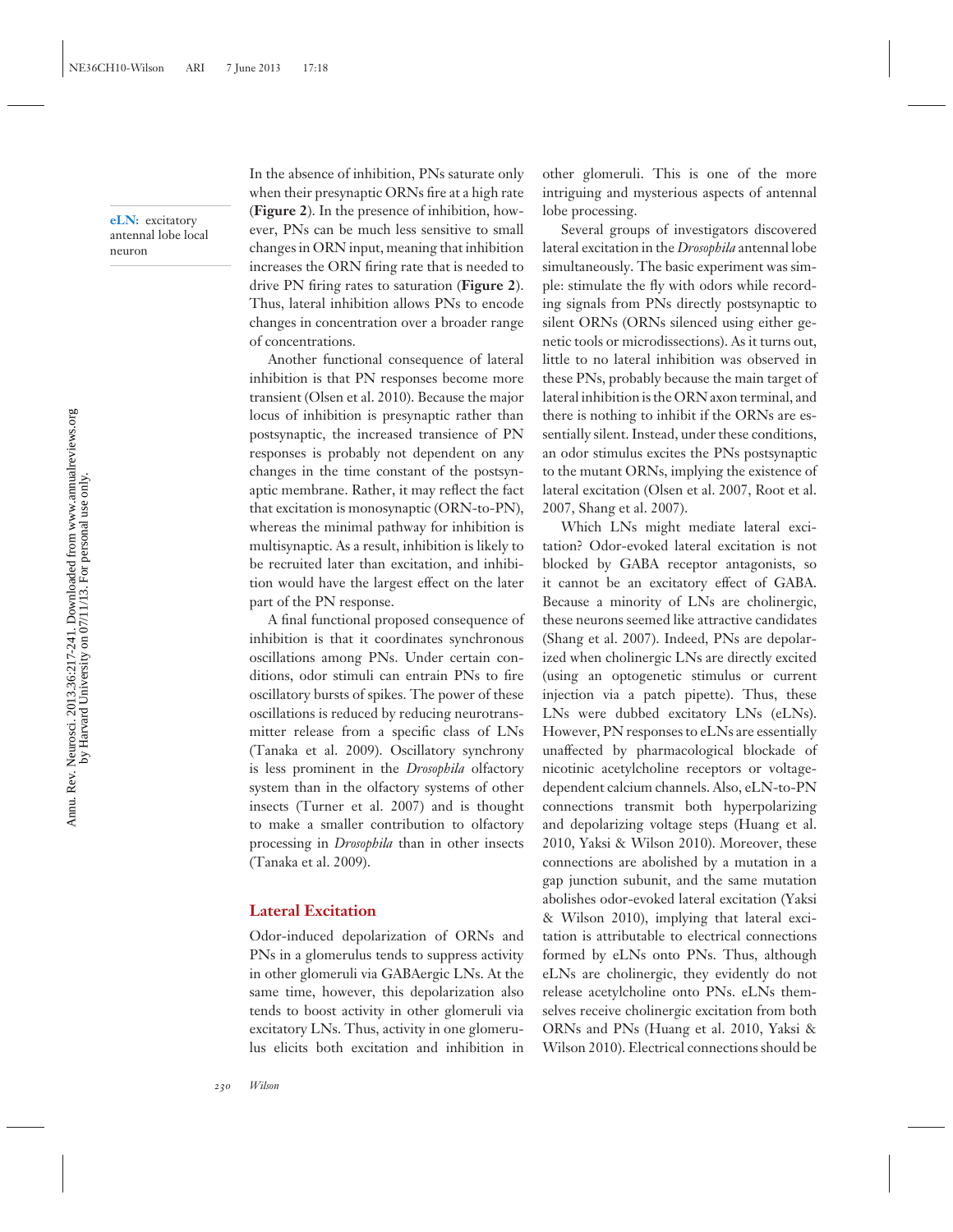fast, which helps explain why lateral excitation to a PN lags direct excitation from ORNs by less than 2 ms (Kazama & Wilson 2008).

The major source of excitatory drive to a PN is the powerful cholinergic input it receives from its cognate ORNs. That said, the contribution of eLNs to PN odor responses is not negligible. Using a gap junction mutation to remove the contribution of the eLN-PN network modestly but significantly diminishes the strength of some PN odor responses (Yaksi & Wilson 2010). Less intuitively, the same mutation actually potentiates some PN odor responses, probably because eLNs can excite GABAergic LNs, thereby recruiting PN inhibition. Consistent with this idea, after application of GABA receptor antagonists, odor responses that are potentiated by the mutation are less disinhibited. The net effect of the eLN network on a PN—either excitation or inhibition—appears to depend on both the glomerulus and the odor stimulus. Overall, the functional consequences of the eLN network are poorly understood.

Some LNs are glutamatergic (Chou et al. 2010, Das et al. 2011), and some researchers have suggested that these LNs mediate lateral excitation. However, given that lateral excitation is blocked by a gap junction mutation, it seems unlikely that glutamate plays a key role in its mediation. The synaptic actions of glutamate in the *Drosophila* brain are unknown, although they are probably widespread (Daniels et al. 2008).

#### **Long-Term Plasticity**

A variety of sensory stimuli and experimental manipulations can produce persistent changes in the output of the antennal lobe. These modulations fall into two categories: (*a*) local forms of plasticity that tend to compensate for altered overall levels of neural activity and (*b*) top-down forms of plasticity that tend to adjust the salience of sensory cues on the basis of behavioral state.

Persistent local modulations can be viewed as forms of adaptation over long timescales. These modulations are generally compensatory, meaning that they at least partially

counteract changes in the overall level of neural activity. For example, rearing flies in a high concentration of carbon dioxide produces a persistent suppression of PN responses to this odor. This suppression reflects a selective increase in the density of GABAergic LN innervation in the glomerulus where these PNs reside (Sachse et al. 2007). Conversely, chronic removal of some ORN types leads to the gradual recovery of odor responsiveness in deafferented PNs, reflecting an upregulation of lateral excitation mediated by an increase in the strength of the electrical connections between eLNs and PNs (Kazama et al. 2011). Finally, decreasing PN excitability by overexpressing a potassium channel produces a compensatory increase in the strength of ORN-to-PN synaptic currents in the affected PNs. This compensatory behavior may represent a natural homeostatic mechanism for coping with the systematic differences across glomeruli in PN input resistance (Kazama & Wilson 2008). All of these phenomena appear to be local to the antennal lobe.

Persistent top-down modulations can result from changes in behavioral state. For example, hunger potentiates PN odor responses: Falling levels of circulating insulin lead to upregulation of an autocrine neuropeptide signaling pathway in ORNs, which in turn produces increased ORN neurotransmitter release. Interfering with this signaling cascade reduces searching behavior in hungry flies (Root et al. 2011). Topdown plasticity can also result from classical conditioning. Pairing an odor with an aversive electric shock to the fly's abdomen causes an increase in the odor-evoked activity of some PNs (Yu et al. 2004), but the mechanism that underlies this phenomenon is still unknown.

## **Some Fundamental Principles**

What follows is a short list of fundamental principles of olfactory processing in the *Drosophila* antennal lobe. Creating such a list is necessarily a selective and somewhat speculative exercise; the following focuses on the relevance of olfactory processing in this circuit for downstream neurons and for the organism as a whole.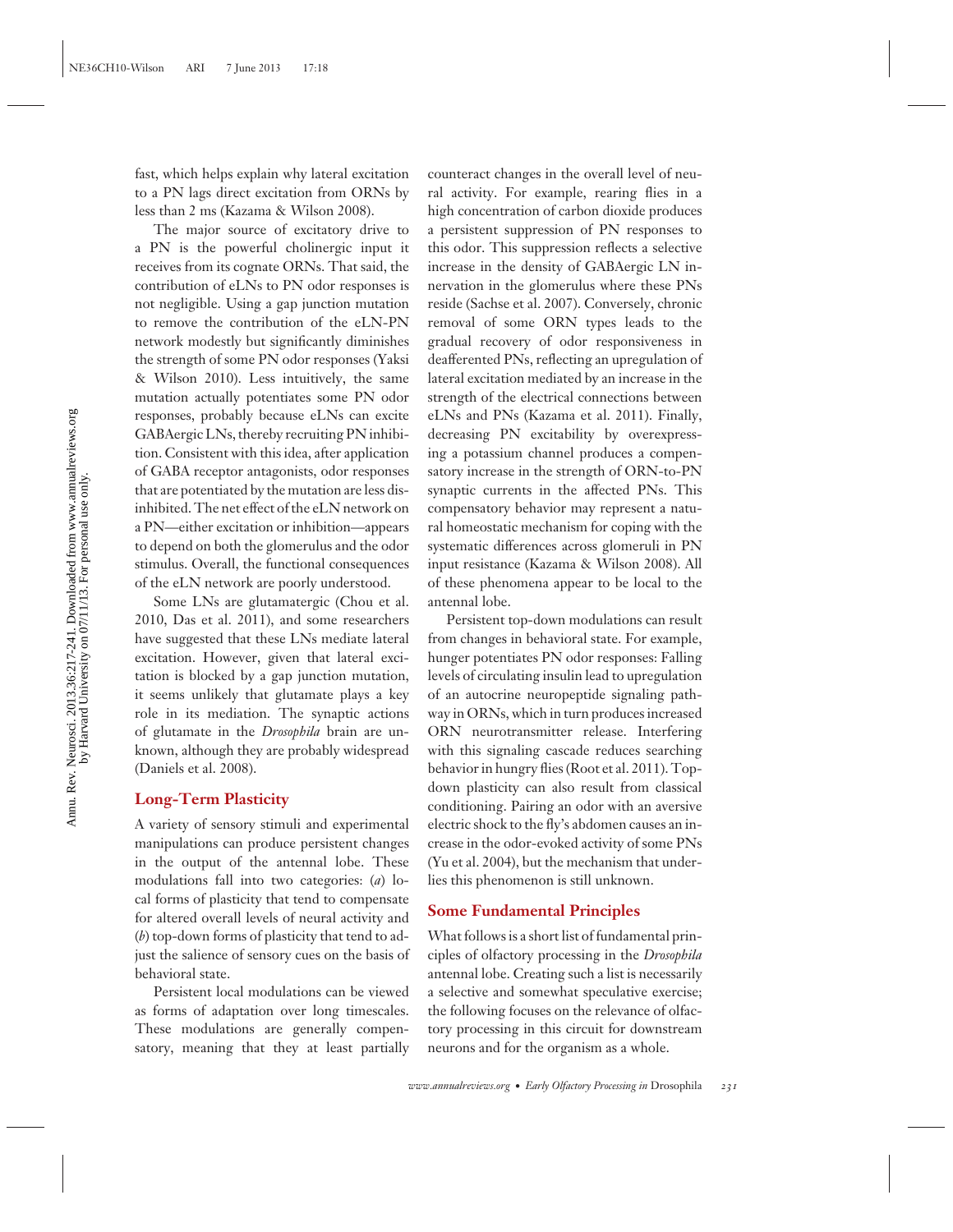**Each glomerulus pools many inputs from neurons with essentially identical odor tuning.** All of the ORNs that express the same odorant receptor wire precisely to the same PNs. Why would it be useful to segregate each ORN type into a different glomerulus? Recall that even when no odor is present, ORNs as a population continuously barrage the brain with ∼20,000 ORN spikes/s. If ORNs wired randomly to PNs, then the task of detecting (for example) 10 odor-evoked spikes in this barrage would seem hopeless. But, if all 10 spikes were fired nearly synchronously by ORNs that were presynaptic to the same glomerulus, then they would likely summate effectively enough to drive a PN above its spike threshold. Thus, the orderly wiring of the olfactory system represents a computational machine par excellence: an extreme and illustrative example of what has been proposed to be a generally useful strategy for organizing neural connectivity (Abbott 2008).

**PNs respond most strongly at the onset of ORN spiking.** Two mechanisms cause this behavior: lateral inhibition and synaptic depression at ORN-to-PN synapses. This response profile is functionally important because it predicts that PNs should respond better to fluctuating inputs than to sustained inputs.Moreover, this behavior should also speed olfactory processing. Because natural odor plumes produce large fluctuations in odor concentration (Murlis et al. 1992), onset-oriented PN responses may be an adaptation to the natural distribution of odors in the environment as well as a selective pressure for speed in olfactory behaviors. Indeed, olfactory behaviors in *Drosophila* can be observed within 100 ms of the onset of ORN activity (Bhandawat et al. 2010, Gaudry et al. 2013). Recall that ORNs spike most strongly at the onset of transduction. Here, we see that PNs spike most strongly at the onset of ORN spiking; thus, there is an iterative process of response speeding. This phenomenon is analogous to what occurs in the vertebrate retina (Field et al. 2005), where there is a similar process of response speeding that promotes rapid

visual perception despite the slow dynamics of visual transduction.

**PNs are most sensitive to low ORN firing rates.** When sister ORNs are firing at a low rate, small increases in their firing rate cause relatively large increases in the firing rates of their postsynaptic PNs (Olsen et al. 2010). When ORNs are firing at high rates, they tend to saturate their postsynaptic PNs. Consequently, odor stimuli that elicit low ORN firing rates occupy the lion's share of a PN's dynamic range (Bhandawat et al. 2007). Because most odor-evoked ORN firing rates are low (<50 spikes/s) compared with the maximum ORN firing rate (∼300 spikes/s) (Hallem & Carlson 2006), most of a PN's dynamic range may be devoted to the most common odor stimuli (**Figure 2**). Thus, this property of PN tuning should maximize rates of information transmission (termed histogram equalization; Laughlin 1981). In simulations, the compressive nonlinearity in the relationship between ORN and PN firing rates substantially improves odor discrimination by a linear encoder (Luo et al. 2010, Olsen et al. 2010).

**Lateral inhibition adjusts PN sensitivity to the level of total ORN activity.** LNs collectively pool input from all glomeruli, and they inhibit ORN neurotransmitter release as ORN activity increases. This behavior makes PNs less sensitive to the firing rates of their cognate ORNs (Olsen et al. 2010, Olsen & Wilson 2008, Root et al. 2008). As a consequence of inhibition, PN firing rates do not saturate as easily as they would otherwise, and their dynamic range becomes more closely matched to that of their inputs (**Figure 2**). In simulations, this type of lateral inhibition substantially improves odor discrimination by a linear decoder. In particular, it improves a decoder's ability to identify an odor in a concentration-invariant manner (Luo et al. 2010, Olsen et al. 2010), implying that lateral inhibition may help flies identify odors in spite of natural variations in odor concentration. Lateral inhibition also decorrelates the activity of different PNs.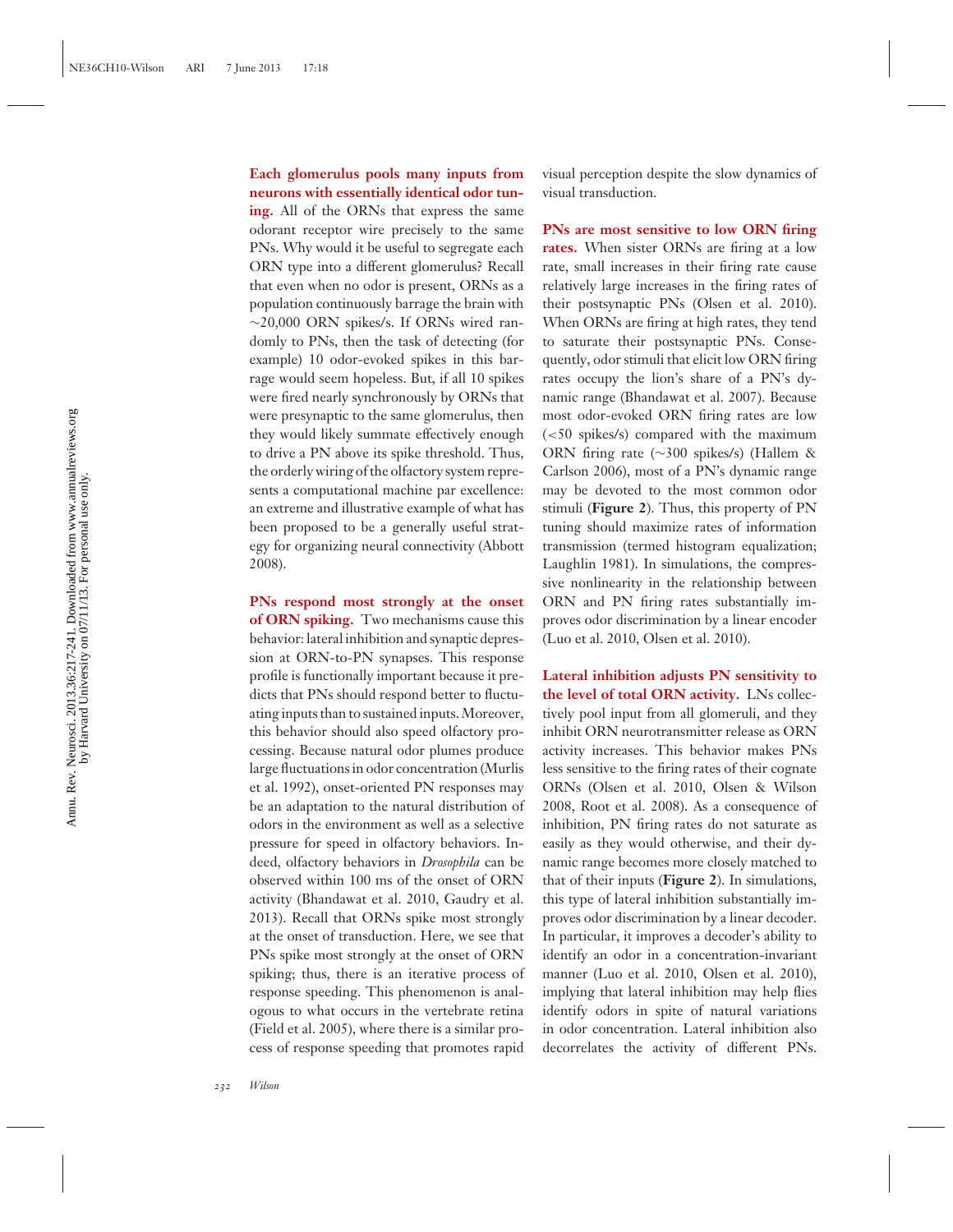Indeed, the need for lateral inhibition can be seen as a consequence of the highly correlated activity of different ORN types; highly correlated ORN activity could easily lead to network saturation at high firing rates in the absence of gain control (Haddad et al. 2010, Luo et al. 2010, Olsen et al. 2010). The computation implemented by this type of lateral inhibition has been called divisive normalization, and it appears to play a role in a wide variety of sensory systems (Carandini & Heeger 2012).

#### **Comparisons with Vertebrates**

The most widely noted similarity between *Drosophila* and vertebrate olfaction is that in both cases, each glomerulus pools many inputs with essentially identical odor tuning (Bargmann 2006, Su et al. 2009). The similarity between the glomerular organization of the vertebrate and *Drosophila* olfactory systems is a spectacular case of evolution hitting upon the same solution to a general problem (Eisthen 2002).

However, there are other parallels as well. For example, the properties of neurotransmitter release from ORN axon terminals are similar in *Drosophila* and vertebrates. Specifically, the probability of vesicular release from ORN axon terminals is unusually high, and synapses are strongly depressed at high presynaptic firing rates (Kazama & Wilson 2008, Murphy et al. 2004).

Another parallel is the relationship between presynaptic and postsynaptic odor-evoked firing rates within a glomerulus. ORN and mitral cell responses have been compared systematically in only one study, which focused on a single, gene-targeted glomerulus in the mouse. That study found that the firing rates of mitral cells saturate at lower odor concentrations than do those of their cognate ORNs (Tan et al. 2010). Thus, when these mitral cell firing rates are plotted against the firing rates of their presynaptic ORNs, one should see a compressive nonlinearity (**Figure 2**). This finding is exactly analogous to the situation in *Drosophila* (Olsen et al. 2010) in that it implies that, like *Drosophila* PNs, mitral cells may be more broadly tuned than their presynaptic ORNs (**Figure 2**).

Similar to the synaptic coupling of *Drosophila* PNs (Kazama & Wilson 2009), sister mitral cells are reciprocally coupled by electrochemical synapses (Christie & Westbrook 2006). However, in *Drosophila*, sister PNs have similar trial-averaged odor responses, especially when recordings are conducted in the same brain. This similarity extends to spike timing at the millisecond timescale (Kazama & Wilson 2009). Sister mitral cells in the mouse olfactory bulb are not as similar in this way: Although odor-evoked changes in their firing rates are highly correlated, spike rate modulations in sister mitral cells occur at different times within the respiration cycle (Dhawale et al. 2010). These differences in modulation timing could be due in part to differences in intrinsic properties among sister neurons (Padmanabhan & Urban 2010). When odor stimuli are not fluctuating rapidly, spike timing can become an additional dimension for encoding odor identity (Laurent 2002). Thus, diversity among sister mitral cells could expand the available coding space.

The selectivity of lateral inhibition is a major open question in vertebrates, just as it is in *Drosophila*. Although two studies have proposed the existence of highly sparse and specific interactions among olfactory bulb glomeruli (Fantana et al. 2008, D.H. Kim et al. 2011), the evidence for this phenomenon was relatively indirect. Adjacent glomeruli in the olfactory bulb can have very different odor tuning (Soucy et al. 2009), so even a small region of local connectivity could produce relatively nonselective inhibition.

## **Key Open Questions**

Although we understand some of the fundamental principles of olfactory processing in the *Drosophila* antennal lobe, some key questions remain unanswered:

**How do PNs encode rapidly fluctuating stimuli?** In a natural turbulent plume, odor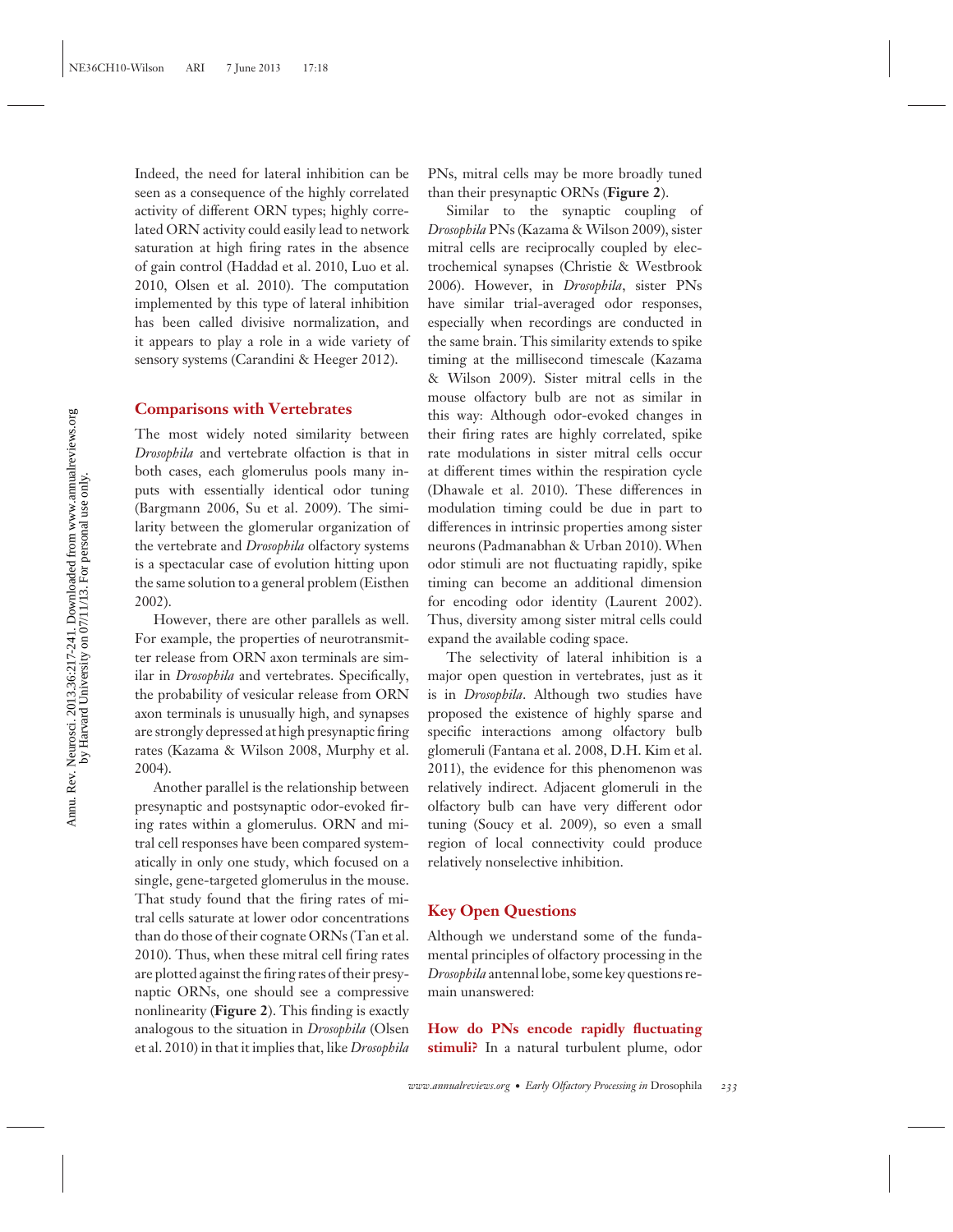concentration can fluctuate rapidly (Murlis et al. 1992). No studies have examined how these sorts of stimuli are encoded at the PN level. Given that inhibition lags excitation, it is unclear whether inhibition is recruited by transient odor encounters.

**Do glomeruli perform specialized compu-**

**tations?** There are characteristic differences between identifiable glomeruli that are stereotyped across flies. For example, the number of ORNs in a given glomerulus varies across glomeruli by a factor of about four (de Bruyne et al. 2001, Shanbhag et al. 1999) and is correlated with glomerular size (Dekker et al. 2006, Kazama & Wilson 2008). Also, the number of LNs varies across glomeruli by factor of about five (Chou et al. 2010). Glomeruli differ in their levels of neuropeptide and neurotransmitter receptor expression; they may also differ in sensitivity to neurotransmitters (Nassel et al. 2008; Root et al. 2008, 2011). Finally, there are variations in the strength of lateral inhibition and lateral excitation (Olsen et al. 2007, 2010; Yaksi & Wilson 2010) as well as variations in the intrinsic properties of PNs (Kazama & Wilson 2008). These variations among glomeruli raise the following questions: Are these variables correlated or independent? Do they represent adaptations to the odors that are processed by each ORN type (Martin et al. 2011)? Are there specialized adaptations for processing social odors?

**Why are LNs so diverse?** Different LNs can target different portions of a glomerular compartment and can form either dense or sparse arbors within that compartment (Chou et al. 2010, Sachse et al. 2007, Seki et al. 2010). LNs also have diverse intrinsic electrophysiological (Chou et al. 2010, Seki et al. 2010) and neurochemical properties (Carlsson et al. 2010; Ignell et al. 2009; Winther et al. 2003, 2006). Do different types of LNs play different functional roles? Some evidence supports this idea (Sachse et al. 2007, Tanaka et al. 2009), but the number of characterized LN types seems to be outrunning the conceivable number of distinct functions of local interneurons. Before this idea can

be tested, we need better tools for directing transgenic expression to specific LN types.

**What is the function of excitatory LNs?** Are these neurons actually important for boosting sensitivity near the absolute threshold for odor detection? Do they play an important role in recruiting GABAergic LNs, and if so, why (given that ORNs and PNs also provide excitatory input to GABAergic LNs)? Better genetic tools for mapping and manipulating electrical connections would help address these questions.

**How is olfactory processing in the antennal lobe modulated by changes in the behavioral state of the organism?** In particular, the effects of biogenic amines on antennal lobe physiology are largely uncharacterized. Serotonin reportedly inhibits ORN axon terminals while increasing PN odor responses (Dacks et al. 2009), but the mechanism of this effect is not known.

**What dictates the innate hedonic valence of a particular pattern of PN activity?** There is evidence that certain glomeruli are innately associated with a fixed hedonic weight. When activated individually, one glomerulus can be sufficient to elicit aversion (Suh et al. 2007), whereas the activation of a different individual glomerulus can be sufficient to elicit attraction (Semmelhack & Wang 2009). Odors that activate multiple glomeruli elicit a behavior that can be accounted for by summing the weights associated with each glomerulus (Semmelhack & Wang 2009). This summation would predict that coactivating two attractive glomeruli would always produce attraction, never aversion. Is this true? Notably, many odors are attractive at low concentrations but aversive at higher concentrations (Schlief & Wilson 2007, Wang et al. 2001). This observation can be reconciled with the sum-of-weights model, but only if the receptors for aversive glomeruli are systematically recruited only at high odor concentrations, implying low ligand-receptor affinities.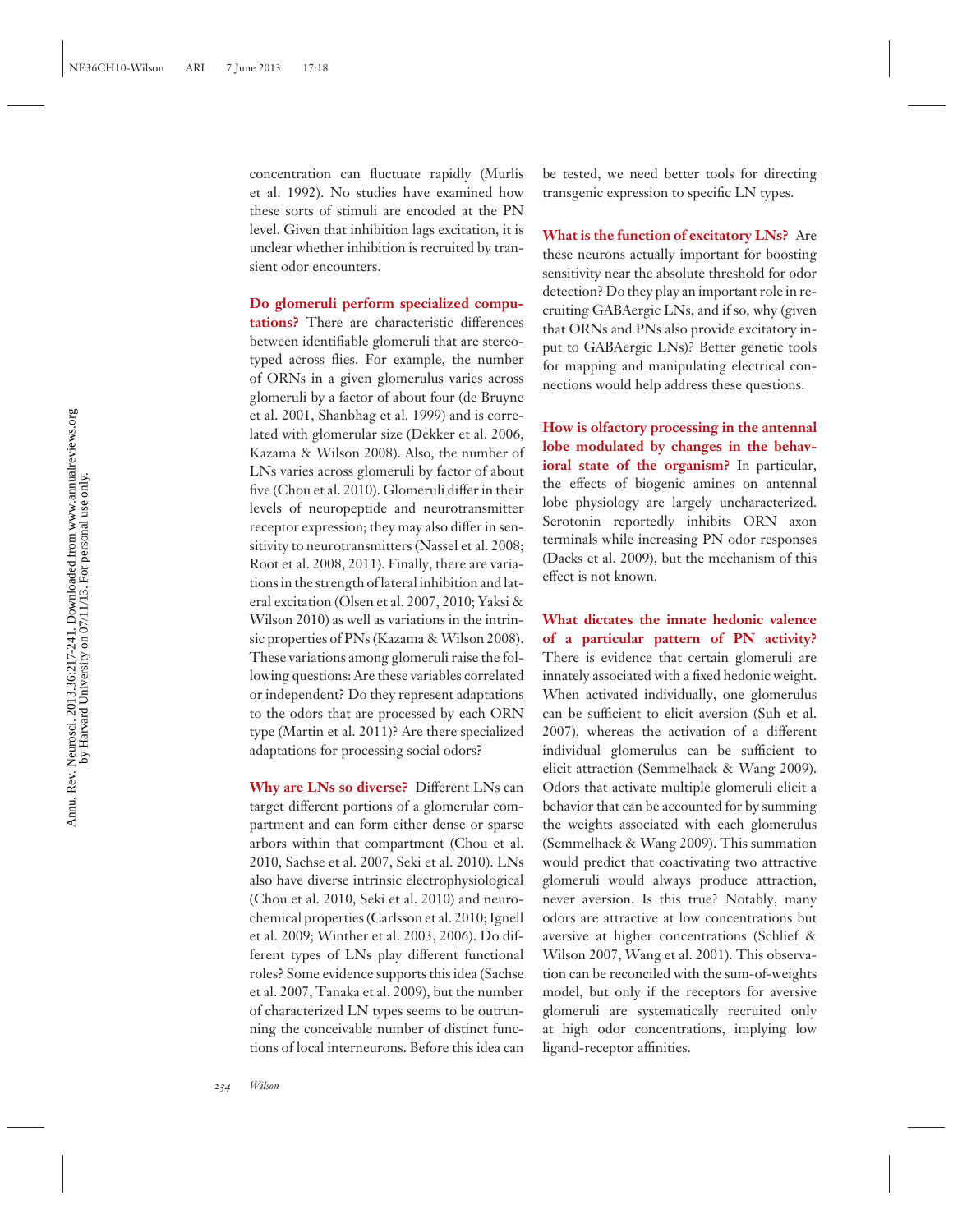## **FUTURE DIRECTIONS**

Ultimately, sensory systems neurophysiology has succeeded when it can account for the precision of the organism's behavioral responses (Parker & Newsome 1998). Thus, the field must develop better ways of measuring the precision of olfactory perception in *Drosophila*. What is the most dilute or transient odor stimulus that the fly can detect? What are the fastest fluctuations in odor concentration that the fly can resolve? What are the most chemically similar mixtures that the fly can discriminate? Some of the most exciting recent studies of olfaction have revealed surprising levels of behavioral performance in mammals (Smear et al. 2011, Uchida & Mainen 2003). Similar studies in the fly would be extremely useful in defining what *Drosophila* olfactory neurophysiology needs to account for.

A second important task for the field is to define the natural statistics of odors. A general principle of sensory neurophysiology is that neurons and circuits are adapted to maximize the rate of information transmission under stimulus conditions that are typical for a given organism (Simoncelli 2003, Wark et al. 2007). It is therefore important to define what constitutes a typical (or "natural") olfactory stimulus. More precisely, we would like to know the statistical distribution of olfactory stimulus parameters. What odors and what odor concentrations are typical of the natural environment? What odors naturally occur together? What are the natural temporal patterns of odor fluctuation in turbulent plumes? Answers to these questions will help us define the olfactory scenes that the nervous system might be adapted to encode.

## **DISCLOSURE STATEMENT**

The author is not aware of any affiliations, memberships, funding, or financial holdings that might be perceived as affecting the objectivity of this review.

## **ACKNOWLEDGMENTS**

Mehmet Fisek, Elizabeth J. Hong, Katherine I. Nagel, and Andreas Liu provided critical comments on the manuscript. Work in the author's laboratory is funded by the National Institutes of Health (R01DC008174) and a Howard Hughes Medical Institute Early Career Scientist Award.

#### **LITERATURE CITED**

Abbott LF. 2008. Theoretical neuroscience rising. *Neuron* 60:489–95

- Abbott LF, Varela JA, Sen K, Nelson SB. 1997. Synaptic depression and cortical gain control. *Science* 275:220– 24
- Abuin L, Bargeton B, Ulbrich MH, Isacoff EY, Kellenberger S, Benton R. 2011. Functional architecture of olfactory ionotropic glutamate receptors. *Neuron* 69:44–60
- Asahina K, Louis M, Piccinotti S, Vosshall LB. 2009. A circuit supporting concentration-invariant odor perception in *Drosophila*. *J. Biol.* 8:9
- Baines RA, Bate M. 1998. Electrophysiological development of central neurons in the *Drosophila* embryo. *J. Neurosci.* 18:4673–83

Bargmann CI. 2006. Comparative chemosensation from receptors to ecology. *Nature* 444:295–301

- Benton R, Sachse S, Michnick SW, Vosshall LB. 2006. Atypical membrane topology and heteromeric function of *Drosophila* odorant receptors in vivo. *PLoS Biol.* 4:e20
- Benton R, Vannice KS, Gomez-Diaz C, Vosshall LB. 2009. Variant ionotropic glutamate receptors as chemosensory receptors in *Drosophila*. *Cell* 136:149–62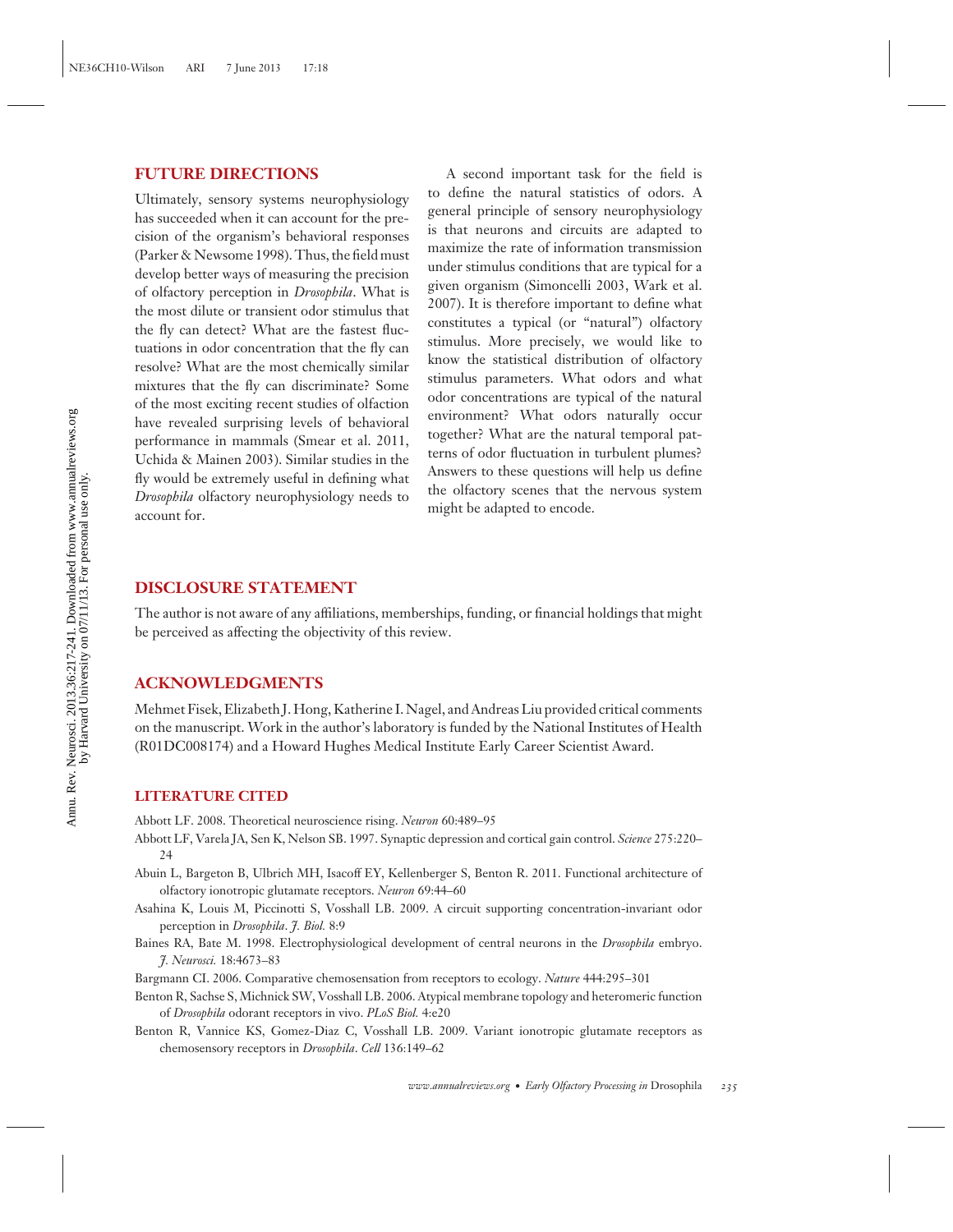- Bhandawat V, Maimon G, Dickinson MH, Wilson RI. 2010. Olfactory modulation of flight in *Drosophila* is sensitive, selective and rapid. *J. Exp. Biol.* 213:3625–35
- Bhandawat V, Olsen SR, Schlief ML, Gouwens NW, Wilson RI. 2007. Sensory processing in the *Drosophila* antennal lobe increases the reliability and separability of ensemble odor representations. *Nat. Neurosci.* 10:1474–82
- Bhandawat V, Reisert J, Yau KW. 2005. Elementary response of olfactory receptor neurons to odorants. *Science* 308:1931–34
- Borst A. 1983. Computation of olfactory signals in *Drosophila melanogaster*. *J. Comp. Physiol. A* 152:373–83
- Borst A. 2007. The broader, the better? *Drosophila* olfactory interneurons are found to respond to a wider range of odorants than their immediate sensory input. *Neuron* 54:6–8
- Borst A, Heisenberg M. 1982. Osmotropotaxis in *Drosophila melanogaster*. *J. Comp. Physiol. A* 147:479–84
- Brand AH, Perrimon N. 1993. Targeted gene expression as a means of altering cell fates and generating dominant phenotypes. *Development* 118:401–15
- Brochtrup A, Hummel T. 2011. Olfactory map formation in the *Drosophila* brain: genetic specificity and neuronal variability. *Curr. Opin. Neurobiol.* 21:85–92
- Carandini M, Heeger DJ. 2012. Normalization as a canonical neural computation. *Nat. Rev. Neurosci.* 13:51–62
- Carlsson MA, Diesner M, Schachtner J, Nassel DR. 2010. Multiple neuropeptides in the *Drosophila* antennal lobe suggest complex modulatory circuits. *J. Comp. Neurol.* 518:3359–80
- Choi JC, Park D, Griffith LC. 2004. Electrophysiological and morphological characterization of identified motor neurons in the *Drosophila* third instar larva central nervous system. *J. Neurophysiol.* 91:2353–65
- Chou YH, Spletter ML, Yaksi E, Leong JC, Wilson RI, Luo L. 2010. Diversity and wiring variability of olfactory local interneurons in the *Drosophila* antennal lobe. *Nat. Neurosci.* 13:439–49
- Christie JM, Westbrook GL. 2006. Lateral excitation within the olfactory bulb. *J. Neurosci.* 26:2269–77
- Cleland TA. 2010. Early transformations in odor representation. *Trends Neurosci.* 33:130–39
- Clyne P, Grant A, O'Connell R, Carlson JR. 1997. Odorant response of individual sensilla on the *Drosophila* antenna. *Invertebr. Neurosci.* 3:127–35
- Couto A, Alenius M, Dickson BJ. 2005. Molecular, anatomical, and functional organization of the *Drosophila* olfactory system. *Curr. Biol.* 15:1535–47
- Dacks AM, Green DS, Root CM, Nighorn AJ, Wang JW. 2009. Serotonin modulates olfactory processing in the antennal lobe of *Drosophila*. *J. Neurogenet.* 23:366–77
- Daniels RW, Gelfand MV, Collins CA, DiAntonio A. 2008. Visualizing glutamatergic cell bodies and synapses in *Drosophila* larval and adult CNS. *J. Comp. Neurol.* 508:131–52
- Das A, Chiang A, Davla S, Priya R, Reichert H, et al. 2011. Identification and analysis of a glutamatergic local interneuron lineage in the adult *Drosophila* olfactory system. *Neural Syst. Circuits* 1:4
- Das A, Sen S, Lichtneckert R, Okada R, Ito K, et al. 2008. *Drosophila* olfactory local interneurons and projection neurons derive from a common neuroblast lineage specified by the *empty spiracles* gene. *Neural Dev.* 3:33
- Datta SR, Vasconcelos ML, Ruta V, Luo S, Wong A, et al. 2008. The *Drosophila* pheromone cVA activates a sexually dimorphic neural circuit. *Nature* 452:473–77
- de Bruyne M, Clyne PJ, Carlson JR. 1999. Odor coding in a model olfactory organ: the *Drosophila* maxillary palp. *J. Neurosci.* 19:4520–32
- de Bruyne M, Foster K, Carlson JR. 2001. Odor coding in the *Drosophila* antenna. *Neuron* 30:537–52
- Dekker T, Carde RT. 2011. Moment-to-moment flight manoeuvres of the female yellow fever mosquito (*Aedes aegypti* L.) in response to plumes of carbon dioxide and human skin odour. *J. Exp. Biol.* 214:3480– 94
- Dekker T, Ibba I, Siju KP, Stensmyr MC, Hansson BS. 2006. Olfactory shifts parallel superspecialism for toxic fruit in *Drosophila melanogaster* sibling, *D. sechellia*. *Curr. Biol.* 16:101–9
- Deshpande M, Venkatesh K, Rodrigues V, Hasan G. 2000. The inositol 1,4,5-trisphosphate receptor is required for maintenance of olfactory adaptation in *Drosophila* antennae. *J. Neurobiol.* 43:282–88
- Dhawale AK, Hagiwara A, Bhalla US, Murthy VN, Albeanu DF. 2010. Non-redundant odor coding by sister mitral cells revealed by light addressable glomeruli in the mouse. *Nat. Neurosci.* 13:1404–12
- Dobritsa AA, van der Goes van Naters W, Warr CG, Steinbrecht RA, Carlson JR. 2003. Integrating the molecular and cellular basis of odor coding in the *Drosophila* antenna. *Neuron* 37:827–41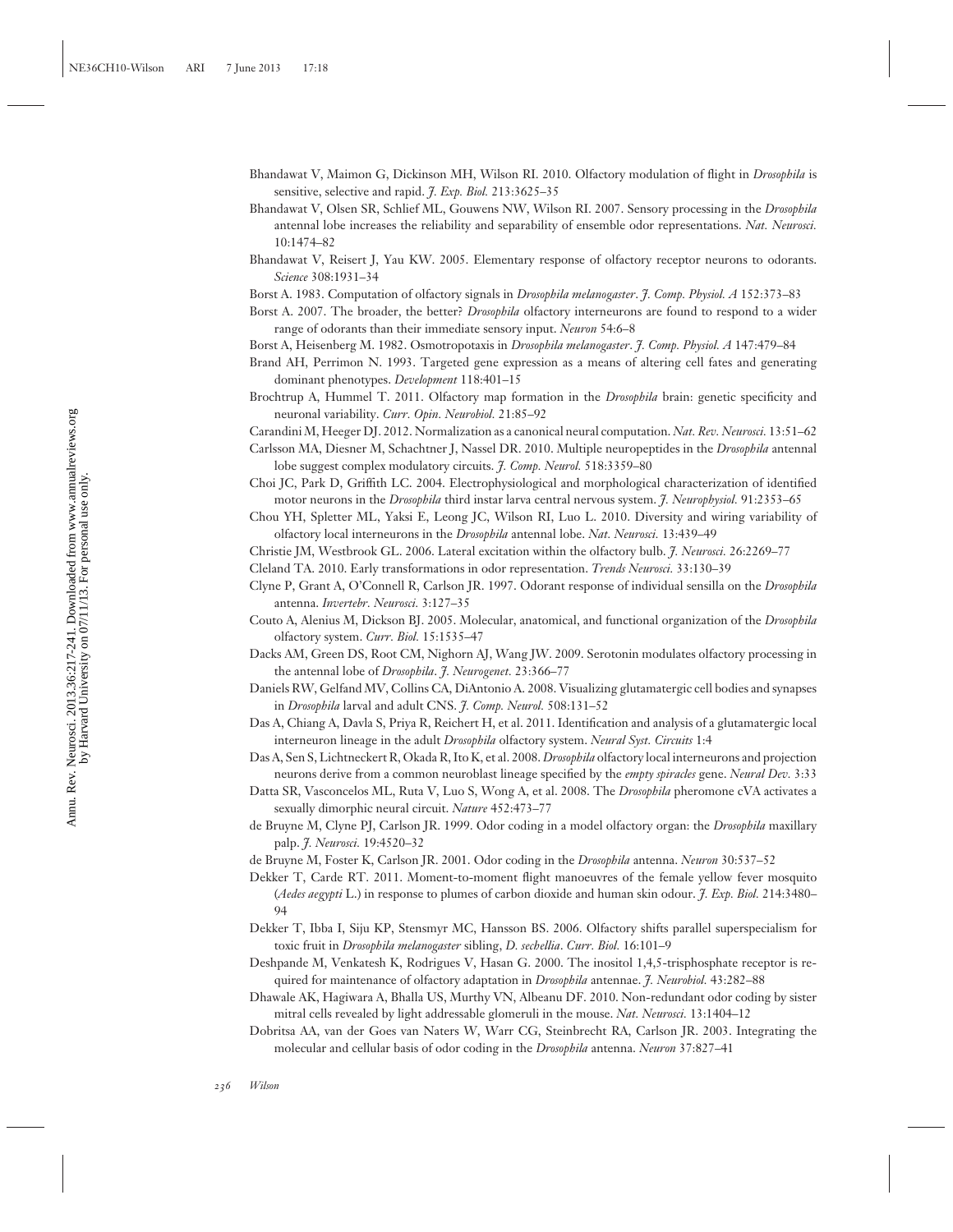Dudai Y. 1977. Properties of learning and memory in *Drosophila melanogaster*. *J. Comp. Physiol. A* 114:69–89

- Duistermars BJ, Chow DM, Frye MA. 2009. Flies require bilateral sensory input to track odor gradients in flight. *Curr. Biol.* 19:1301–7
- Eisthen HL. 2002. Why are olfactory systems of different animals so similar? *Brain Behav. Evol.* 59:273–93
- Elmore T, Ignell R, Carlson JR, Smith DP. 2003. Targeted mutation of a *Drosophila* odor receptor defines receptor requirement in a novel class of sensillum. *J. Neurosci.* 23:9906–12
- Fantana AL, Soucy ER, Meister M. 2008. Rat olfactory bulb mitral cells receive sparse glomerular inputs. *Neuron* 59:802–14
- Field GD, Sampath AP, Rieke F. 2005. Retinal processing near absolute threshold: from behavior to mechanism. *Annu. Rev. Physiol.* 67:491–514
- Fishilevich E, Domingos AI, Asahina K, Naef F, Vosshall LB, Louis M. 2005. Chemotaxis behavior mediated by single larval olfactory neurons in *Drosophila*. *Curr. Biol.* 15:2086–96
- Fishilevich E, Vosshall LB. 2005. Genetic and functional subdivision of the *Drosophila* antennal lobe. *Curr. Biol.* 15:1548–53
- Gaudry Q, Hong EJ, Kain J, de Bivort BL, Wilson RI. 2013. Asymmetric neurotransmitter release enables rapid odour lateralization in *Drosophila*. *Nature* 493:424–28
- Goldman AL, van der Goes van Naters W, Lessing D, Warr CG, Carlson JR. 2005. Coexpression of two functional odor receptors in one neuron. *Neuron* 45:661–66
- Gouwens NW, Wilson RI. 2009. Signal propagation in *Drosophila* central neurons. *J. Neurosci.* 29:6239–49
- Gu H, Jiang SA, Campusano JM, Iniguez J, Su H, et al. 2009. Cav2-type calcium channels encoded by *cac* regulate AP-independent neurotransmitter release at cholinergic synapses in adult *Drosophila* brain. *J. Neurophysiol.* 101:42–53
- Ha TS, Smith DP. 2006. A pheromone receptor mediates 11-*cis*-vaccenyl acetate-induced responses in *Drosophila*. *J. Neurosci.* 26:8727–33
- Haddad R, Weiss T, Khan R, Nadler B, Mandairon N, et al. 2010. Global features of neural activity in the olfactory system form a parallel code that predicts olfactory behavior and perception. *J. Neurosci.* 30:9017–26
- Hallem EA, Carlson JR. 2006. Coding of odors by a receptor repertoire. *Cell* 125:143–60
- Hallem EA, Ho MG, Carlson JR. 2004. The molecular basis of odor coding in the *Drosophila* antenna. *Cell* 117:965–79
- Huang J, Zhang W, Qiao W, Hu A, Wang Z. 2010. Functional connectivity and selective odor responses of excitatory local interneurons in *Drosophila* antennal lobe. *Neuron* 67:1021–33
- Ignell R, Root CM, Birse RT, Wang JW, Nassel DR, Winther AM. 2009. Presynaptic peptidergic modulation of olfactory receptor neurons in *Drosophila*. *Proc. Natl. Acad. Sci. USA* 106:13070–75
- Jefferis GS, Marin EC, Stocker RF, Luo L. 2001. Target neuron prespecification in the olfactory map of *Drosophila*. *Nature* 414:204–8
- Jefferis GS, Potter CJ, Chan AM, Marin EC, Rohlfing T, et al. 2007. Comprehensive maps of *Drosophila* higher olfactory centers: spatially segregated fruit and pheromone representation. *Cell* 128:1187–203
- Johnson BN, Mainland JD, Sobel N. 2003. Rapid olfactory processing implicates subcortical control of an olfactomotor system. *J. Neurophysiol.* 90:1084–94
- Kazama H, Wilson RI. 2008. Homeostatic matching and nonlinear amplification at genetically-identified central synapses. *Neuron* 58:401–13

Kazama H, Wilson RI. 2009. Origins of correlated activity in an olfactory circuit. *Nat. Neurosci.* 12:1136–44

- Kazama H, Yaksi E, Wilson RI. 2011. Cell death triggers olfactory circuit plasticity via glial signaling in *Drosophila*. *J. Neurosci.* 31:7619–30
- Kim AJ, Lazar AA, Slutskiy YB. 2011. System identification of *Drosophila* olfactory sensory neurons. *J. Comput. Neurosci.* 30:143–61
- Kim DH, Phillips ME, Chang AY, Patel HK, Nguyen KT, Willhite DC. 2011. Lateral connectivity in the olfactory bulb is sparse and segregated. *Front. Neural Circuits* 5:5
- Kreher SA, Mathew D, Kim J, Carlson JR. 2008. Translation of sensory input into behavioral output via an olfactory system. *Neuron* 59:110–24
- Lai SL, Awasaki T, Ito K, Lee T. 2008. Clonal analysis of *Drosophila* antennal lobe neurons: diverse neuronal architectures in the lateral neuroblast lineage. *Development* 135:2883–93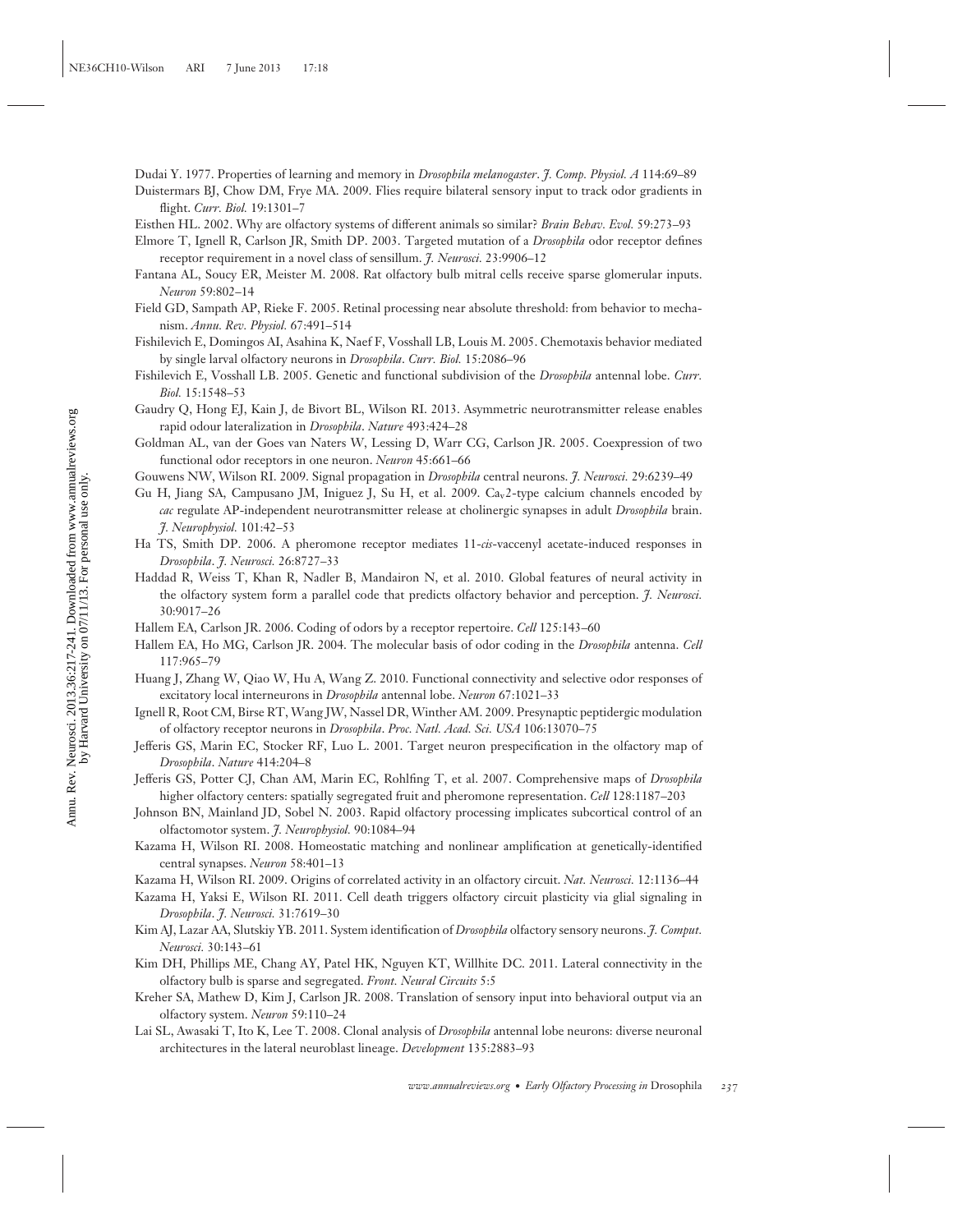- Larsson MC, Domingos AI, Jones WD, Chiappe ME, Amrein H, Vosshall LB. 2004. *Or83b* encodes a broadly expressed odorant receptor essential for *Drosophila* olfaction. *Neuron* 43:703–14
- Laughlin S. 1981. A simple coding procedure enhances a neuron's information capacity. *Z. Naturforsch. C* 36:910–12
- Laurent G. 2002. Olfactory network dynamics and the coding of multidimensional signals. *Nat. Rev. Neurosci.* 3:884–95
- Liu M, Chen TY, Ahamed B, Li J, Yau KW. 1994. Calcium-calmodulin modulation of the olfactory cyclic nucleotide-gated cation channel. *Science* 266:1348–54
- Luo SX, Axel R, Abbott LF. 2010. Generating sparse and selective third-order responses in the olfactory system of the fly. *Proc. Natl. Acad. Sci. USA* 107:10713–18
- Martin JP, Beyerlein A, Dacks AM, Reisenman CE, Riffell JA, et al. 2011. The neurobiology of insect olfaction: sensory processing in a comparative context. *Prog. Neurobiol.* 95:427–47
- Masek P, Heisenberg M. 2008. Distinct memories of odor intensity and quality in *Drosophila*. *Proc. Natl. Acad. Sci. USA* 105:15985–90
- Miesenböck G. 2004. Genetic methods for illuminating the function of neural circuits. *Curr. Opin. Neurobiol.* 14:395–402
- Mozell MM, Kent PF, Murphy SJ. 1991. The effect of flow rate upon the magnitude of the olfactory response differs for different odorants. *Chem. Senses* 16:631–49
- Mu L, Ito K, Bacon JP, Strausfeld NJ. 2012. Optic glomeruli and their inputs in *Drosophila* share an organizational ground pattern with the antennal lobes. *J. Neurosci.* 32:6061–71
- Murlis J, Elkinton JS, Cardé RT. 1992. Odor plumes and how insects use them. Annu. Rev. Entomol. 37:505-32
- Murphy GJ, Glickfeld LL, Balsen Z, Isaacson JS. 2004. Sensory neuron signaling to the brain: properties of transmitter release from olfactory nerve terminals. *J. Neurosci.* 24:3023–30
- Nagel KI, Wilson RI. 2011. Biophysical mechanisms underlying olfactory receptor neuron dynamics. *Nat. Neurosci.* 14:208–16
- Nassel DR, Enell LE, Santos JG, Wegener C, Johard HA. 2008. A large population of diverse neurons in the *Drosophila* central nervous system expresses short neuropeptide F, suggesting multiple distributed peptide functions. *BMC Neurosci.* 9:90
- Ng M, Roorda RD, Lima SO, Zemelman BV, Morcillo P, Miesenböck G. 2002. Transmission of olfactory information between three populations of neurons in the antennal lobe of the fly. *Neuron* 36:463–74
- Nitz DA, van Swinderen B, Tononi G, Greenspan RJ. 2002. Electrophysiological correlates of rest and activity in *Drosophila melanogaster*. *Curr. Biol.* 12:1934–40
- Okada R, Awasaki T, Ito K. 2009. Gamma-aminobutyric acid (GABA)-mediated neural connections in the *Drosophila* antennal lobe. *J. Comp. Neurol.* 514:74–91
- Olsen SR, Bhandawat V, Wilson RI. 2007. Excitatory interactions between olfactory processing channels in the *Drosophila* antennal lobe. *Neuron* 54:89–103
- Olsen SR, Bhandawat V, Wilson RI. 2010. Divisive normalization in olfactory population codes. *Neuron* 66:287–99
- Olsen SR, Wilson RI. 2008. Lateral presynaptic inhibition mediates gain control in an olfactory circuit. *Nature* 452:956–60
- Padmanabhan K, Urban NN. 2010. Intrinsic biophysical diversity decorrelates neuronal firing while increasing information content. *Nat. Neurosci.* 13:1276–82
- Parker AJ, Newsome WT. 1998. Sense and the single neuron: probing the physiology of perception. *Annu. Rev. Neurosci.* 21:227–77
- Reisert J. 2010. Origin of basal activity in mammalian olfactory receptor neurons. *J. Gen. Physiol.* 136:529–40
- Reisert J, Matthews HR. 2000. Adaptation-induced changes in sensitivity in frog olfactory receptor cells. *Chem. Senses* 25:483–86
- Reisert J, Restrepo D. 2009. Molecular tuning of odorant receptors and its implication for odor signal processing. *Chem. Senses* 34:535–45
- Rohrbough J, Broadie K. 2002. Electrophysiological analysis of synaptic transmission in central neurons of *Drosophila* larvae. *J. Neurophysiol.* 88:847–60
- Root CM, Ko KI, Jafari A, Wang JW. 2011. Presynaptic facilitation by neuropeptide signaling mediates odor-driven food search. *Cell* 145:133–44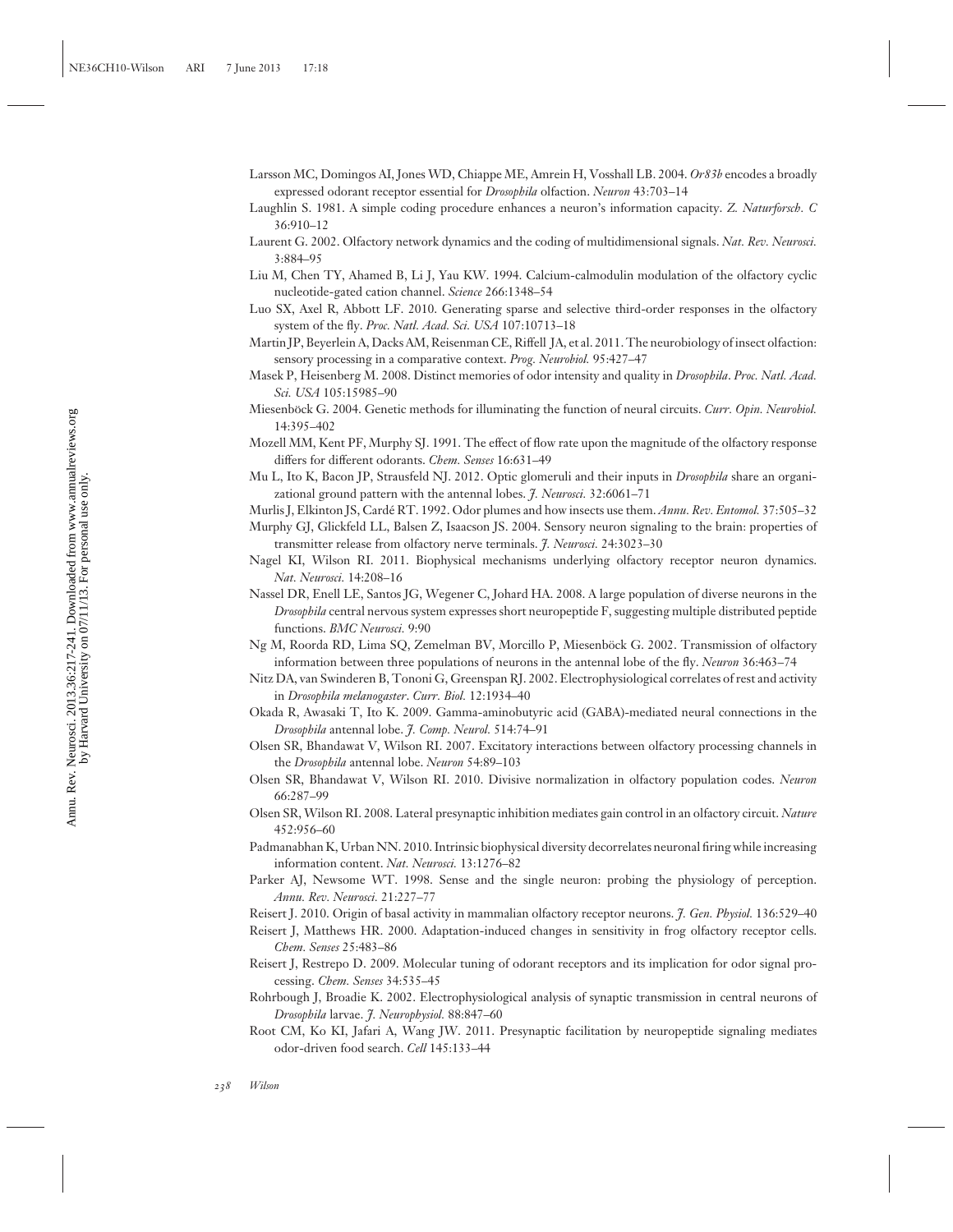- Root CM, Masuyama K, Green DS, Enell LE, Nassel DR, et al. 2008. A presynaptic gain control mechanism fine-tunes olfactory behavior. *Neuron* 59:311–21
- Root CM, Semmelhack JL, Wong AM, Flores J, Wang JW. 2007. Propagation of olfactory information in *Drosophila*. *Proc. Natl. Acad. Sci. USA* 104:11826–31
- Ruta V, Datta SR, Vasconcelos ML, Freeland J, Looger LL, Axel R. 2010. A dimorphic pheromone circuit in *Drosophila* from sensory input to descending output. *Nature* 468:686–90
- Sachse S, Rueckert E, Keller A, Okada R, Tanaka NK, et al. 2007. Activity-dependent plasticity in an olfactory circuit. *Neuron* 56:838–50
- Saito H, Chi Q, Zhuang H, Matsunami H, Mainland JD. 2009. Odor coding by a mammalian receptor repertoire. *Sci. Signal.* 2:ra9
- Sato K, Pellegrino M, Nakagawa T, Nakagawa T, Vosshall LB, Touhara K. 2008. Insect olfactory receptors are heteromeric ligand-gated ion channels. *Nature* 452:1002–6
- Schlief ML, Wilson RI. 2007. Olfactory processing and behavior downstream from highly selective receptor neurons. *Nat. Neurosci.* 10:623–30
- Schoenfeld TA, Cleland TA. 2005. The anatomical logic of smell. *Trends Neurosci.* 28:620–27
- Schuckel J, French AS. 2008. A digital sequence method of dynamic olfactory characterization. *J. Neurosci. Methods* 171:98–103
- Schuckel J, Meisner S, Torkkeli PH, French AS. 2008. Dynamic properties of *Drosophila* olfactory electroantennograms. *J. Comp. Physiol. A* 194:483–89
- Schuckel J, Torkkeli PH, French AS. 2009. Two interacting olfactory transduction mechanisms have linked polarities and dynamics in *Drosophila melanogaster* antennal basiconic sensilla neurons. *J. Neurophysiol.* 102:214–23
- Scott JW, Acevedo HP, Sherrill L. 2006. Effects of concentration and sniff flow rate on the rat electroolfactogram. *Chem. Senses* 31:581–93
- Seki Y, Rybak J, Wicher D, Sachse S, Hansson BS. 2010. Physiological and morphological characterization of local interneurons in the *Drosophila* antennal lobe. *J. Neurophysiol.* 104:1007–19
- Semmelhack JL, Wang JW. 2009. Select *Drosophila* glomeruli mediate innate olfactory attraction and aversion. *Nature* 459:218–23
- Shanbhag SR, Muller B, Steinbrecht RA. 1999. Atlas of olfactory organs of *Drosophila melanogaster*. 1. Types, external organization, innervation, and distribution of olfactory sensilla. *Int. J. Insect Morphol. Embryol.* 28:377–97
- Shang Y, Claridge-Chang A, Sjulson L, Pypaert M, Miesenböck G. 2007. Excitatory local circuits and their implications for olfactory processing in the fly antennal lobe. *Cell* 128:601–12
- Silbering AF, Benton R. 2010. Ionotropic and metabotropic mechanisms in chemoreception: 'chance or design'? *EMBO Rep.* 11:173–79
- Silbering AF, Galizia CG. 2007. Processing of odor mixtures in the *Drosophila* antennal lobe reveals both global inhibition and glomerulus-specific interactions. *J. Neurosci.* 27:11966–77
- Silbering AF, Okada R, Ito K, Galizia CG. 2008. Olfactory information processing in the *Drosophila* antennal lobe: anything goes? *J. Neurosci.* 28:13075–87
- Silbering AF, Rytz R, Grosjean Y, Abuin L, Ramdya P, et al. 2011. Complementary function and integrated wiring of the evolutionarily distinct *Drosophila* olfactory subsystems. *J. Neurosci.* 31:13357–75
- Simoncelli EP. 2003. Vision and the statistics of the visual environment. *Curr. Opin. Neurobiol.* 13:144–49
- Singer JH, Glowatzki E, Moser T, Strowbridge BW, Bhandawat V, Sampath AP. 2009. Functional properties of synaptic transmission in primary sense organs. *J. Neurosci.* 29:12802–6
- Smart R, Kiely A, BealeM, Vargas E, Carraher C, et al. 2008.*Drosophila* odorant receptors are novel seven transmembrane domain proteins that can signal independently of heterotrimeric G proteins. *Insect Biochem. Mol. Biol.* 38:770–80
- Smear M, Shusterman R, O'Connor R, Bozza T, Rinberg D. 2011. Perception of sniff phase in mouse olfaction. *Nature* 479:397–400
- Sobel EC, Tank DW. 1993. Timing of odor stimulation does not alter patterning of olfactory bulb unit activity in freely breathing rats. *J. Neurophysiol.* 69:1331–37
- Soucy ER, Albeanu DF, Fantana AL, Murthy VN, Meister M. 2009. Precision and diversity in an odor map on the olfactory bulb. *Nat. Neurosci.* 12:210–20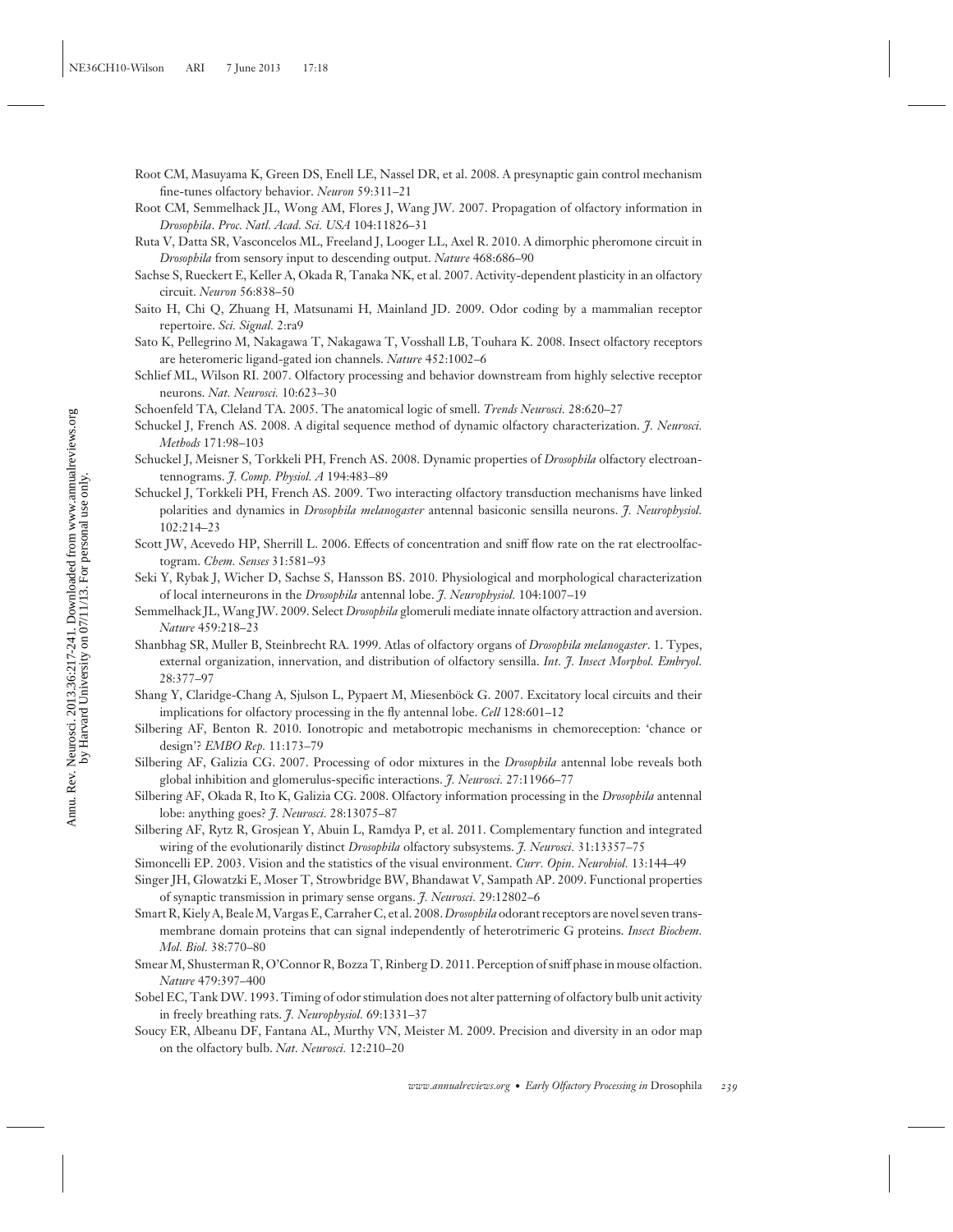- Stocker RF. 1994. The organization of the chemosensory system in *Drosophila melanogaster*: a review. *Cell Tissue Res.* 275:3–26
- Stocker RF. 2008. Design of the larval chemosensory system. *Adv. Exp. Med. Biol.* 628:69–81
- Stocker RF, Lienhard MC, Borst A, Fischbach KF. 1990. Neuronal architecture of the antennal lobe in *Drosophila melanogaster*. *Cell Tissue Res.* 262:9–34
- Stortkuhl KF, Hovemann BT, Carlson JR. 1999. Olfactory adaptation depends on the Trp  $Ca^{2+}$  channel in *Drosophila*. *J. Neurosci.* 19:4839–46
- Stuart GJ, Dodt HU, Sakmann B. 1993. Patch-clamp recordings from the soma and dendrites of neurons in brain slices using infrared video microscopy. *Pflugers Arch.* 423:511–18
- Su CY, Menuz K, Carlson JR. 2009. Olfactory perception: receptors, cells, and circuits. *Cell* 139:45–59
- Suh GS, Ben-Tabou de Leon S, Tanimoto H, Fiala A, Benzer S, Anderson DJ. 2007. Light activation of an innate olfactory avoidance response in *Drosophila*. *Curr. Biol.* 17:905–8
- Tan J, Savigner A, Ma M, Luo M. 2010. Odor information processing by the olfactory bulb analyzed in gene-targeted mice. *Neuron* 65:912–26
- Tanaka NK, Awasaki T, Shimada T, Ito K. 2004. Integration of chemosensory pathways in the *Drosophila* second-order olfactory centers. *Curr. Biol.* 14:449–57
- Tanaka NK, Ito K, Stopfer M. 2009. Odor-evoked neural oscillations in *Drosophila* are mediated by widely branching interneurons. *J. Neurosci.* 29:8595–603
- Turner GC, Bazhenov M, Laurent G. 2007. Olfactory representations by *Drosophila* mushroom body neurons. *J. Neurophysiol.* 99:734–46
- Turner SL, Ray A. 2009. Modification of CO2 avoidance behaviour in *Drosophila* by inhibitory odorants. *Nature* 461:277–81
- Uchida N, Mainen ZF. 2003. Speed and accuracy of olfactory discrimination in the rat. *Nat. Neurosci.* 6:1224– 29
- van der Goes van Naters W, Carlson JR. 2007. Receptors and neurons for fly odors in *Drosophila*. *Curr. Biol.* 17:606–12
- Vosshall LB, Amrein H, Morozov PS, Rzhetsky A, Axel R. 1999. A spatial map of olfactory receptor expression in the *Drosophila* antenna. *Cell* 96:725–36
- Vosshall LB, Wong AM, Axel R. 2000. An olfactory sensory map in the fly brain. *Cell* 102:147–59
- Wang JW, Wong AM, Flores J, Vosshall LB, Axel R. 2003. Two-photon calcium imaging reveals an odorevoked map of activity in the fly brain. *Cell* 112:271–82
- Wang Y, Wright NJ, Guo H, Xie Z, Svoboda K, et al. 2001. Genetic manipulation of the odor-evoked distributed neural activity in the *Drosophila* mushroom body. *Neuron* 29:267–76
- Wark B, Lundstrom BN, Fairhall A. 2007. Sensory adaptation. *Curr. Opin. Neurobiol.* 17:423–29
- Wicher D, Schafer R, Bauernfeind R, Stensmyr MC, Heller R, et al. 2008. *Drosophila* odorant receptors are both ligand-gated and cyclic-nucleotide-activated cation channels. *Nature* 452:1007–11
- Wilson RI, Laurent G. 2005. Role of GABAergic inhibition in shaping odor-evoked spatiotemporal patterns in the *Drosophila* antennal lobe. *J. Neurosci.* 25:9069–79
- Wilson RI, Turner GC, Laurent G. 2004. Transformation of olfactory representations in the *Drosophila* antennal lobe. *Science* 303:366–70
- Winther AM, Acebes A, Ferrus A. 2006. Tachykinin-related peptides modulate odor perception and locomotor activity in *Drosophila*. *Mol. Cell. Neurosci.* 31:399–406
- Winther AM, Siviter RJ, Isaac RE, Predel R, Nassel DR. 2003. Neuronal expression of tachykinin-related peptides and gene transcript during postembryonic development of *Drosophila*. *J. Comp. Neurol.* 464:180– 96
- Xu P, Atkinson R, Jones DN, Smith DP. 2005. *Drosophila* OBP LUSH is required for activity of pheromonesensitive neurons. *Neuron* 45:193–200
- Yaksi E, Wilson RI. 2010. Electrical coupling between olfactory glomeruli. *Neuron* 67:1034–47
- Yao CA, Carlson JR. 2010. Role of G-proteins in odor-sensing and CO<sub>2</sub>-sensing neurons in *Drosophila*. *J. Neurosci.* 30:4562–72
- Yao CA, Ignell R, Carlson JR. 2005. Chemosensory coding by neurons in the coeloconic sensilla of the *Drosophila* antenna. *J. Neurosci.* 25:8359–67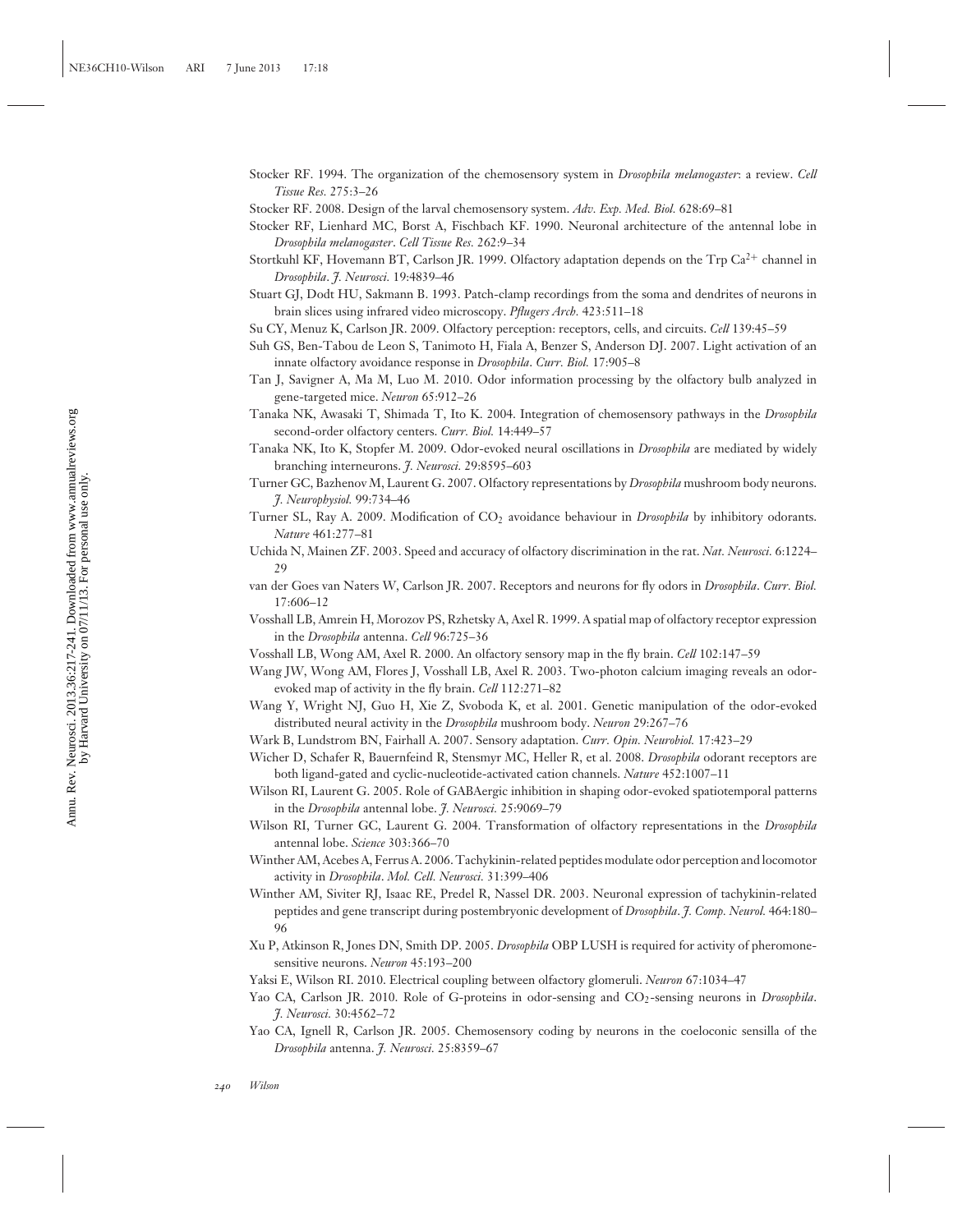- Yarali A, Ehser S, Hapil FZ, Huang J, Gerber B. 2009. Odour intensity learning in fruit flies. *Proc. Biol. Sci.* 276:3413–20
- Yasuyama K, Salvaterra PM. 1999. Localization of choline acetyltransferase-expressing neurons in *Drosophila* nervous system. *Microsc. Res. Tech.* 45:65–79
- Yu D, Ponomarev A, Davis RL. 2004. Altered representation of the spatial code for odors after olfactory classical conditioning; memory trace formation by synaptic recruitment. *Neuron* 42:437–49
- Zhou Y, Wilson RI. 2012. Transduction in *Drosophila* olfactory receptor neurons is invariant to air speed. *J. Neurophysiol.* 108:2051–59

## RELATED RESOURCES

#### An atlas of the *Drosophila* brain: **<http://www.virtualflybrain.org>**

- A database of *Drosophila* neuronal morphologies and long-range connectivity patterns: **[http://](http://www.flycircuit.tw) [www.flycircuit.tw](http://www.flycircuit.tw)**
- A tool for visualizing odors in the space defined by the major axes of their physicochemical properties: **<http://odorspace.weizmann.ac.il/content/physicochemical-space>**
- Masse NY, Turner GC, Jefferis GS. 2009. Olfactory information processing in *Drosophila*. *Curr. Biol.* 19:R700–13
- Olsen SR, Wilson RI. 2008. Cracking neural circuits in a tiny brain: new approaches for understanding the neural circuitry of *Drosophila*. *Trends Neurosci.* 31:512–20
- Simpson JH. 2009. Mapping and manipulating neural circuits in the fly brain. *Adv. Genet.* 65:79– 143
- Su CY, Menuz K, Carlson JR. 2009. Olfactory perception: receptors, cells, and circuits. *Cell* 139:45–59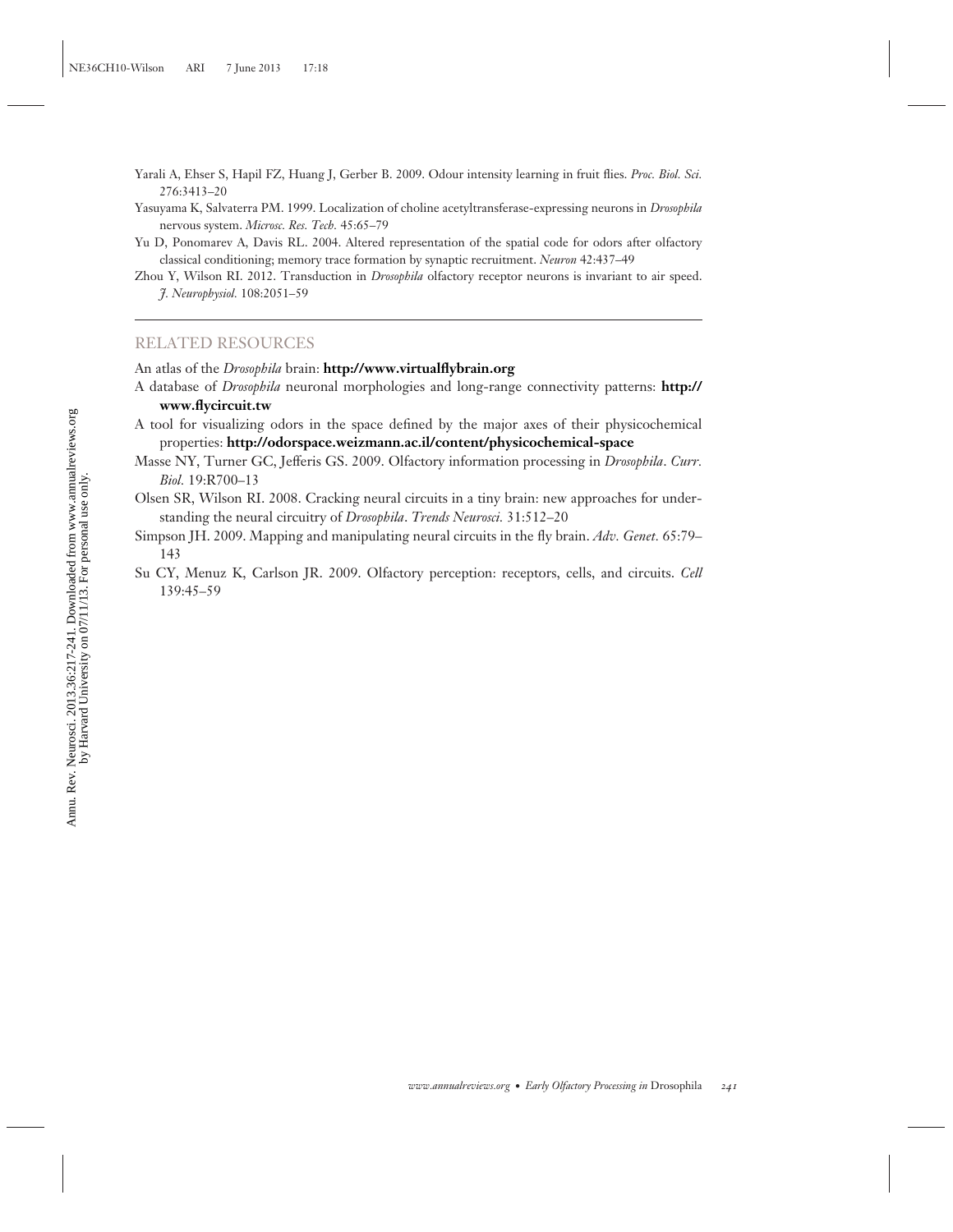# $\overline{R}$

*v*

# **Annual Review of Neuroscience**

# **Contents**

Volume 36, 2013

| Active Properties of Neocortical Pyramidal Neuron Dendrites                                                            |
|------------------------------------------------------------------------------------------------------------------------|
| Episodic Neurologic Disorders: Syndromes, Genes, and Mechanisms                                                        |
| Developmental Mechanisms of Topographic Map Formation<br>and Alignment                                                 |
| Sleep for Preserving and Transforming Episodic Memory                                                                  |
| Computational Identification of Receptive Fields                                                                       |
| The Evolution of Drosophila melanogaster as a Model<br>for Alcohol Research                                            |
| From Atomic Structures to Neuronal Functions<br>of G Protein-Coupled Receptors                                         |
| Superior Colliculus and Visual Spatial Attention                                                                       |
| Genetic Approaches to Neural Circuits in the Mouse                                                                     |
| Early Olfactory Processing in Drosophila: Mechanisms and Principles                                                    |
| RNA Protein Interaction in Neurons                                                                                     |
| Muscarinic Signaling in the Brain                                                                                      |
| Mechanisms and Functions of Theta Rhythms                                                                              |
| Neural Basis of the Perception and Estimation of Time<br>Hugo Merchant, Deborah L. Harrington, and Warren H. Meck  313 |
|                                                                                                                        |